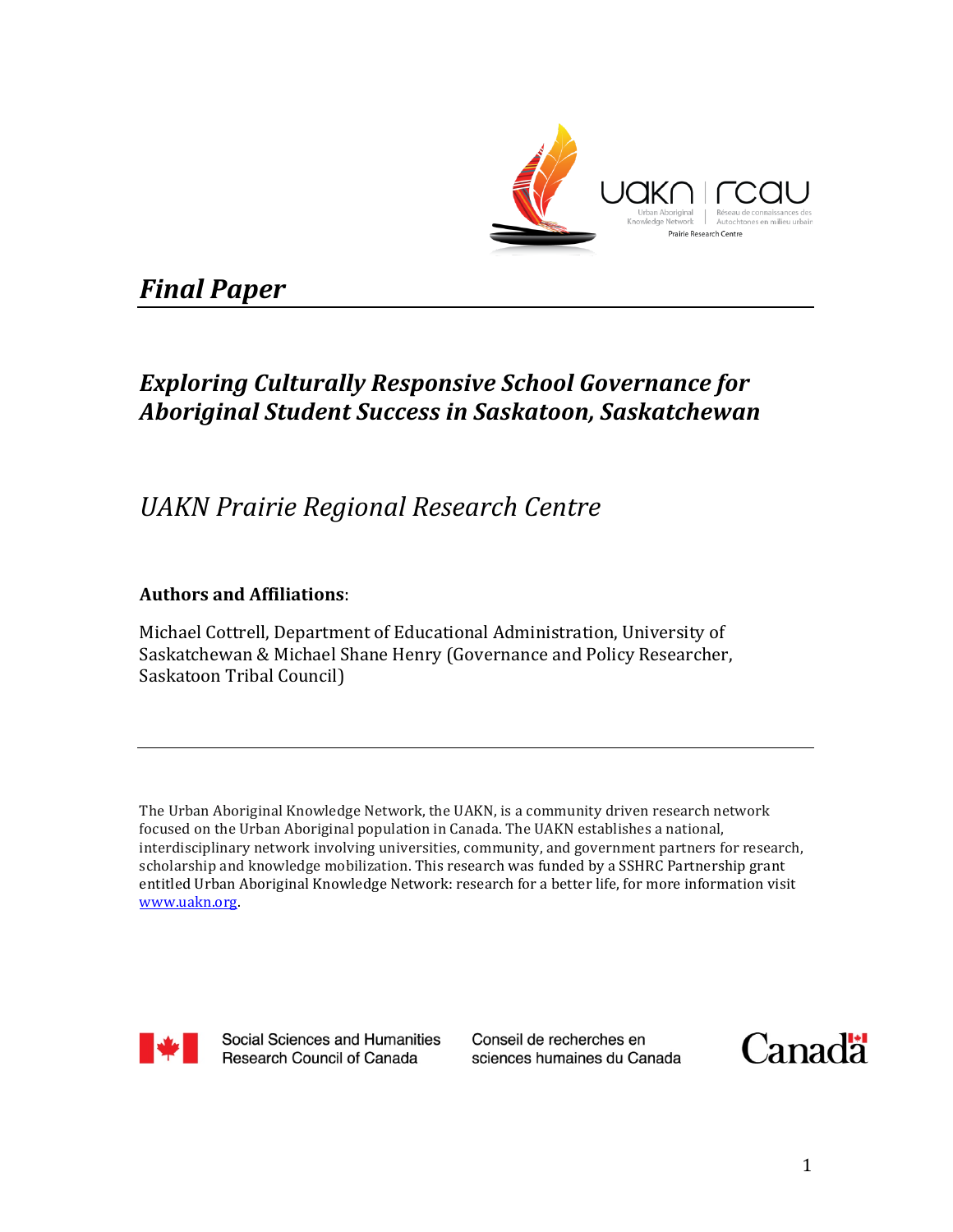### **Background and Context**

This research is intended to advance community-identified educational, organizational and governance needs and aspirations of the Saskatoon Tribal Council (STC). Since 2012, STC has engaged in research and policy development relating to Education Governance, including consultations with member communities under the auspices of the "Co-Governance Project" (Henry, Cottrell and Pelletier, 2015). The goal of the research was to ascertain the nature of control within First Nation's Education, particularly to determine a governance framework, which can improve the quality of education and retain a meaningful degree of community control and autonomy over schooling among the Tribal Council's schools. Although not an original focus of the research, the concerns of STC school age children living off reserve and attending provincial schools were subsequently identified as an additional priority. Saskatoon is currently home to the largest number of STC off-reserve members, including approximately 1,000 school age children who constitute the fastest -growing demographic within the city's schools. Despite some progress, these and other Aboriginal children still benefit the least from publicly funded education as provided by the city's Public and Roman Catholic school divisions (Merasty, Bouvier, and Hoium, 2013). Given the close relationship between educational attainment and other measures of wellbeing, achieving more equitable educational outcomes for STC learners attending Saskatoon schools is currently one of the most compelling concerns of STC leadership and parents: and this concern is shared by the leadership of the provincial education systems.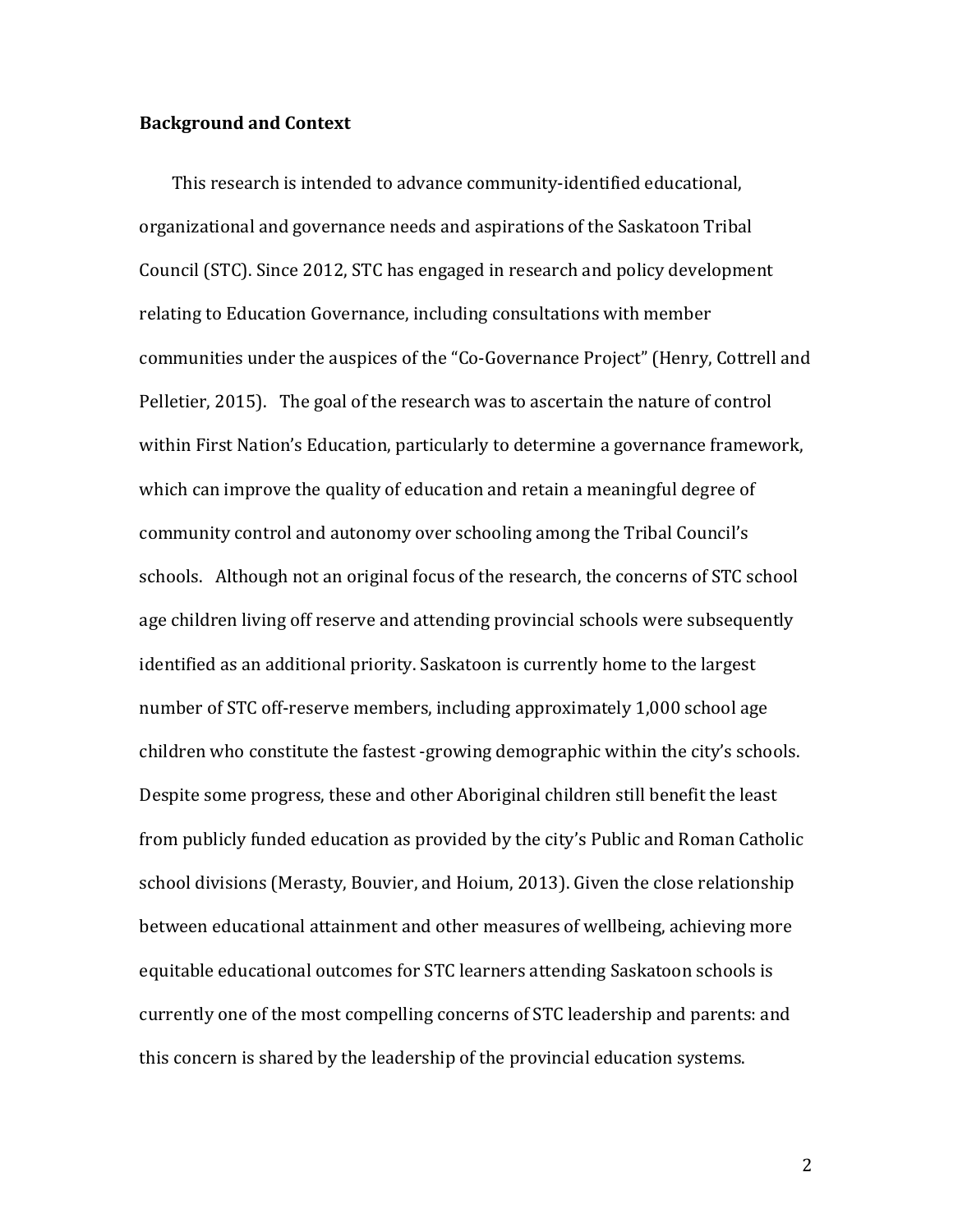Motivated by this concern, a need was identified to document developments related to the Mamawohkamatowin Partnership between the Greater Saskatoon Catholic Schools Division and the Saskatoon Tribal Council. This formal partnership was established in 2010 to foster closer relationships between First Nations and Metis people and the GSCSD as a means of improving educational outcomes for STC and other First Nations students attending GSCSD schools. In particular, STC personnel identified the value of analyzing recent conversations and deliberations between STC and GSCSD regarding the establishment of a "Joint Board" to facilitate "Co-Governance" of First Nations education between STC and GSCSD within the Saskatoon context, as a means of clarifying and advancing that process.

#### **Purpose and Goals**

By consulting with STC and GSCSD stakeholders, the **purpose** of our research is to document the successes and challenges encountered to date as part of the work of the *Mamawohkamatowin* Partnership. A specific focus of the case study are the discussions around educational governance structures to animate "Co-Governance" of GSCSD schools with STC within Saskatoon through a "Joint Board". In considering the responsiveness and effectiveness of this partnership between a provincial school division and a local First Nation Tribal Council, the ultimate goal of the research is to support the efforts of both parties in creating culturally responsive innovations in educational governance and administration in Saskatoon. A significant body of academic research and public policy initiatives, including the Royal Commission on Aboriginal Peoples, (1996) the Saskatchewan Joint Taskforce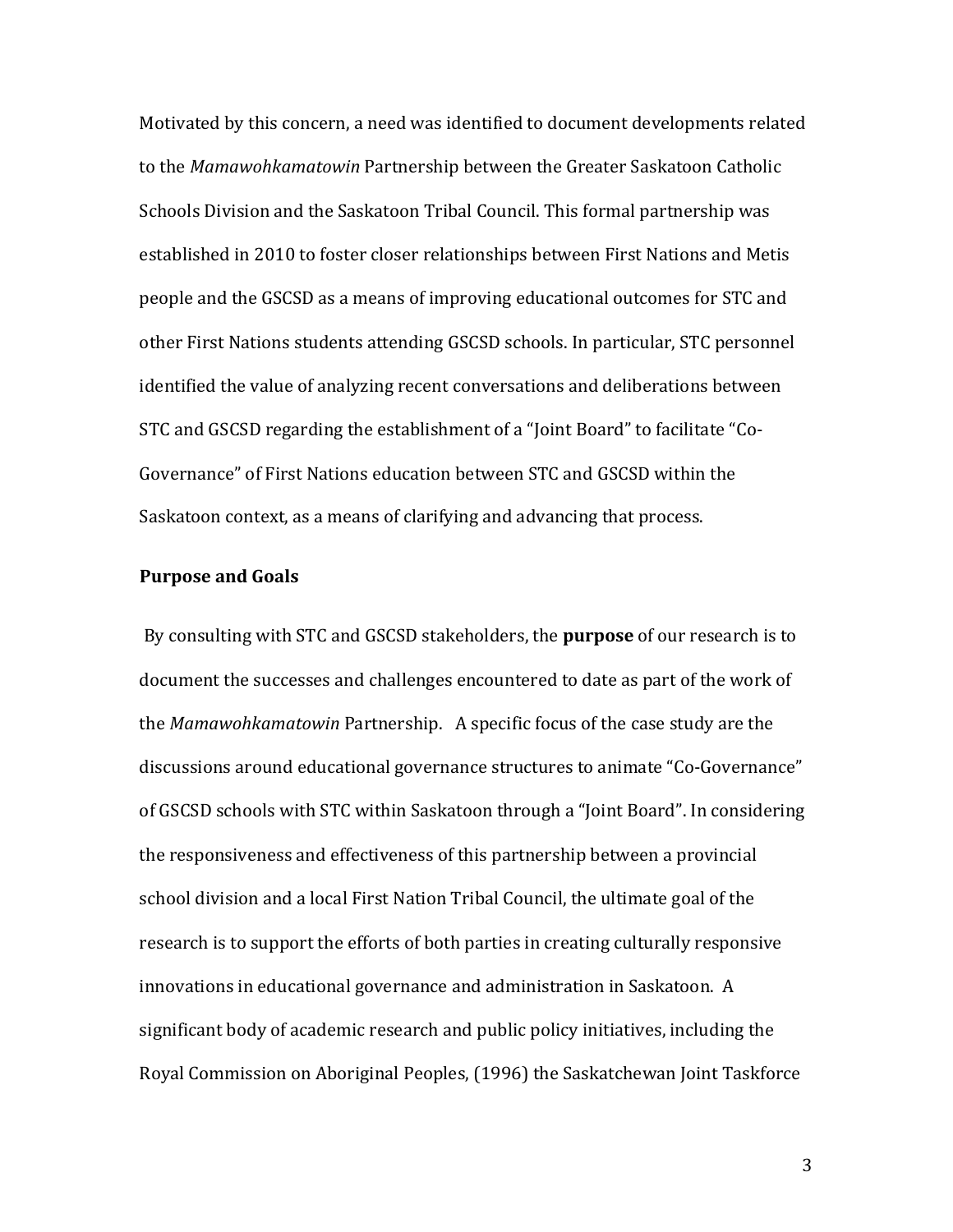on Improving First Nations and Metis Education and Employment Outcomes (2013) and the Truth and Reconciliation Commission (2015) has identified the need for such systemic changes. Specifically all of these documents have stressed the importance of shared governance to foster greater Aboriginal parental involvement in, and control over, their children's education as a means of ensuring that Aboriginal students benefit equitably from K-12 education. While responding to a variety of broad research and advocacy findings then, our research is also intended to advance specific Calls to Action articulated by the recent Truth and Reconciliation Commission. In particular our inquiry is designed to promote Recommendation  $10(v)$  which calls for innovations to enable First Nation "parental and community responsibility, control, and accountability, similar to what parents enjoy in public school systems; and 10 (vi) to enable First Nation "parents to fully participate in the education of their children" (TRC, 2015).

#### **Researcher Positionality**

While the researchers adopted an appreciate lens, were committed to methodological and interpretive rigor and attempted to be as objective as possible throughout the inquiry, we make no claims to neutrality or impartiality. The research is conducted on behalf of the STC and the second author is an employee of STC and was also involved directly in some of the deliberations that are charted and analyzed here. Researchers also had more sustained engagement with STC participants during data collection, so the preponderance of the data accumulated during the research came from that perspective. Consequently the researchers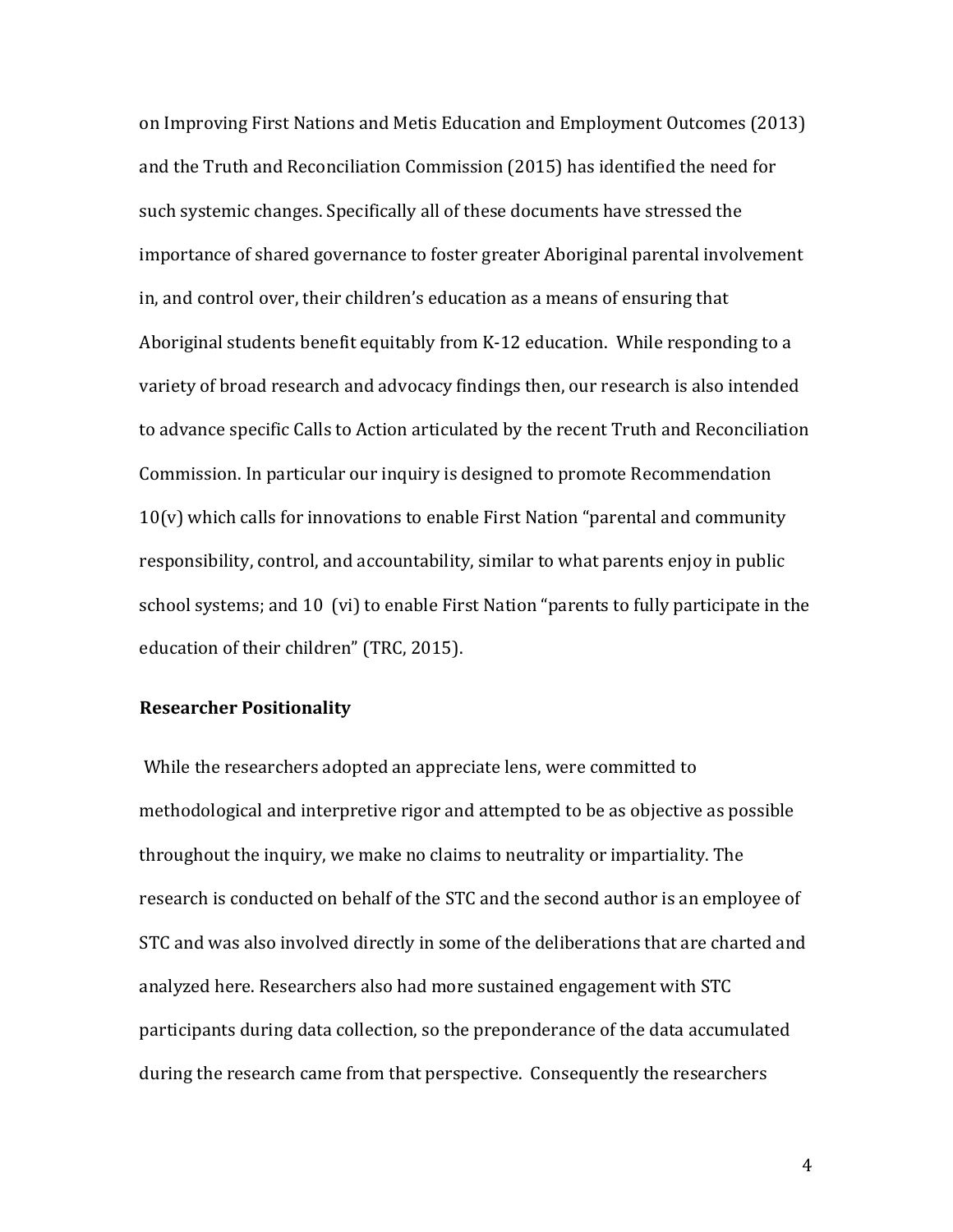position themselves as allies of STC's efforts to formalize First Nations jurisprudence and extend First Nations' jurisdiction over its members' education into the Saskatoon urban setting, consistent with STC's interpretation of treaty and Aboriginal rights enshrined in Section 35 of the Canadian constitution. **However,** we stress that any views expressed in this research are solely those of the researchers and in no way represent the opinions or positions of the **Saskatoon Tribal Council or Greater Saskatoon Catholic Schools.** 

## **Structure of the Report**

We begin with a discussion of methodology, including qualitative methods and case study design. Following this we provide a review of pertinent literature in the areas of First Nations education, Saskatchewan Ministry of Education partnership and school governance policy and current models, and First Nations urban governance and jurisdictional options. We then present the data gleaned from individual and focus group interviews and from documentary analysis. We follow with an analysis and discussion of that data and conclude with a description of the accomplishments and current status of the partnership.

#### **Methodology**

There are three essential purposes to research: exploration, description and interpretation. This study will be both descriptive and interpretive in nature by building on current research literature and collecting original data to document the successes and challenges encountered to date as part of the work of the *Mamawohkamatowin* Partnership's attempts to animate "Co-Governance" of GSCSD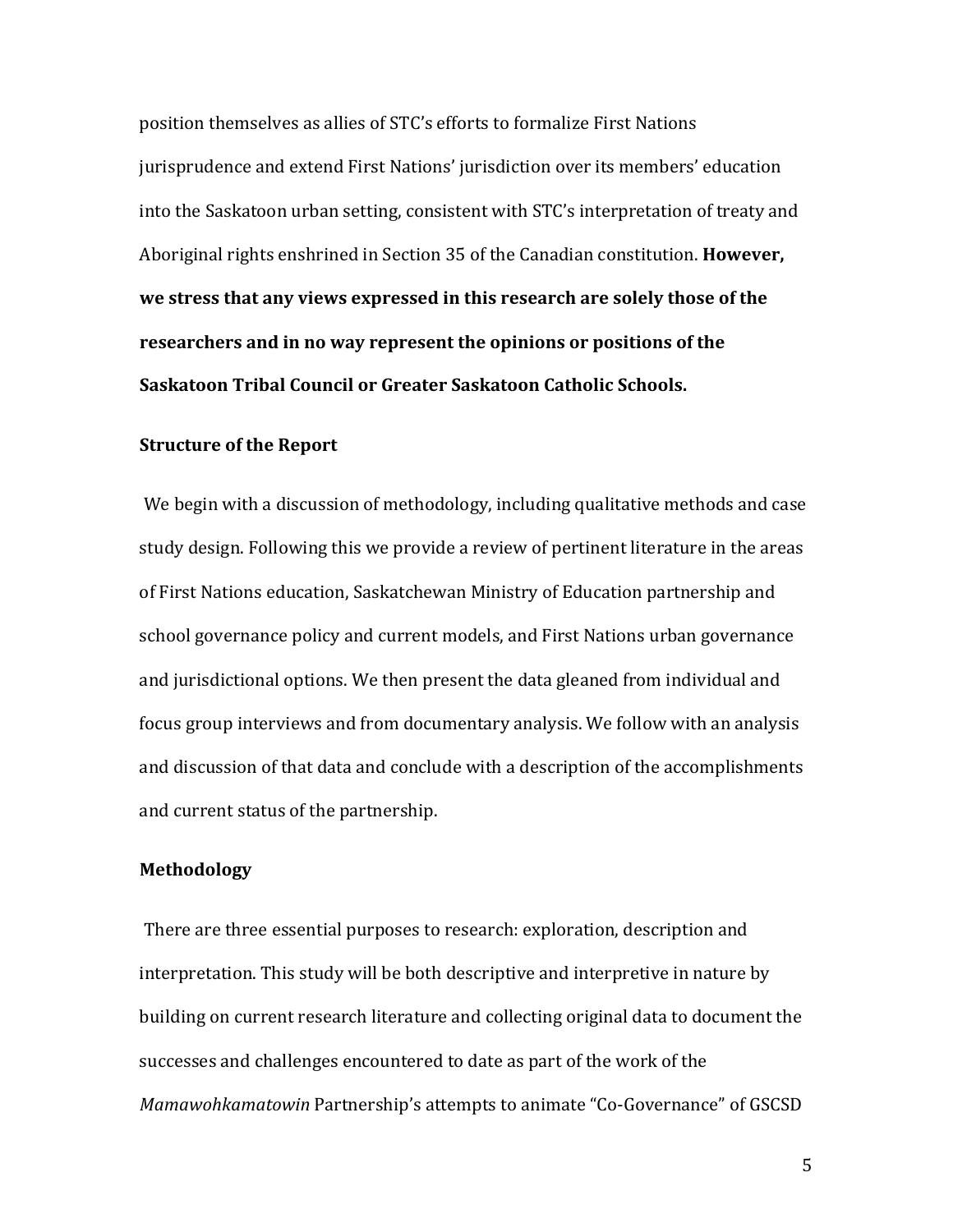schools with STC. The research is guided by the following over-arching research question: How has the *Mamawohkamatowin* Partnership assisted in the articulation and enactment of mutually desirable, culturally responsive innovations in educational governance and administration in Saskatoon? To address this question the study adopts a qualitative design, which engages specific features to describe, understand and interpret new knowledge. Creswell (2013) identified these features as follows: data is gathered in the setting where the participants experience the issue; the researcher as the key instrument who is reflective and collects all the data through methods that include interviewing participants, observing behaviors and examining documents; the study is emergent while the focus remains on learning the participants' meanings and acknowledging multiple perspective and views; data analysis utilizes inductive and deductive logic to derive at a holistic account of the issue under study.

Like much qualitative research, our study favors the constructivist paradigm by supporting an interactive process between participants and researchers to explore the depth, richness and complexity participants assign to lived experiences in an "attempt to make sense of, or interpret, phenomena in terms of the meanings people bring to them" (Denzin & Lincoln, 2011, p.3).

Qualitative case study is adopted as our methodological approach since it facilitates the exploration of a contemporary phenomenon within a real life setting through a variety of data sources (Yin, 2014). The aim of case study is to "thoroughly describe complex phenomena in ways to unearth new and deeper understandings of the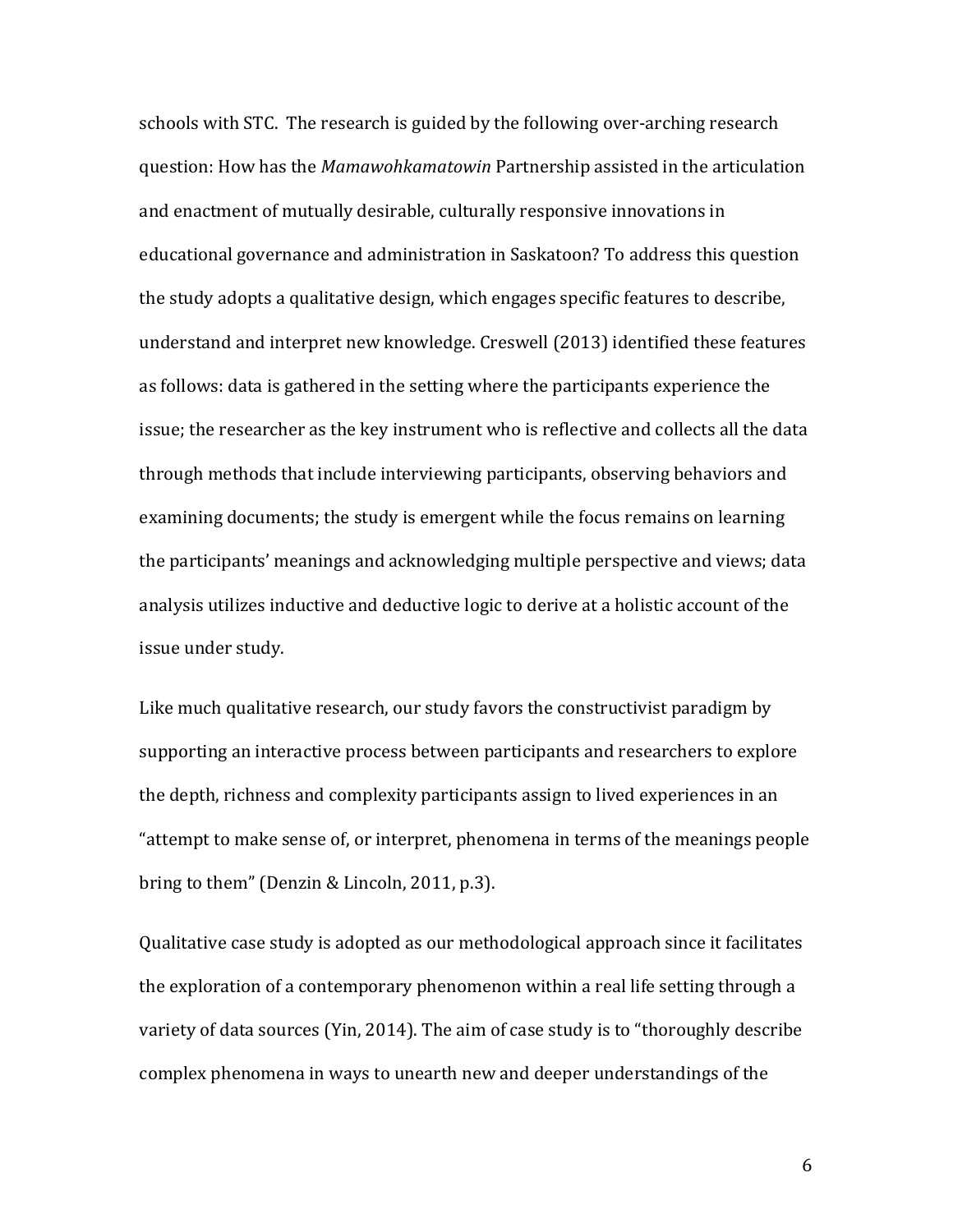phenomena" (Mertens, 2015, p. 245). Our goal is to explore the depth, richness and complexity participants assign to the lived experiences of the *Mamawohkamatowin* Partnership in an attempt to make sense of, or interpret this phenomena in terms of the meanings the participants bring to it. According to Creswell  $(2013)$  the qualitative case study methodology explores a real-life, contemporary bounded system (a case) through detailed in-depth data collection involving multiple sources of information and reports a case description and case themes. The qualitative case study is particularistic, descriptive and heuristic: particularistic in that it focuses on a particular situation, event, program, or phenomenon; descriptive in providing "thick" literal descriptions; and heuristic by bring forth new meanings or confirming what is known (Merriam, 2009).

This methodology is congruent with the constructivist paradigm in that it assumes "that knowledge is socially constructed by people active in the research process and that researchers should attempt to understand the complex world of lived experiences from the point of view of those who live it" (Schwandt, 1998, p. 221). Accordingly case studies "explicitly seek out the multiple perspectives of those involved in the case, aiming to gather collectively agreed upon and diverse notions of what occurred (Lauchner, Paterson, & Krupa, 2012, p. 5). The qualitative case study methodology provides an opportunity for participants to socially construct knowledge based on their lived experiences while providing the researchers with an opportunity to interact with the participants to gain a better understanding of the socially constructed truth that is dependent on the participants' perspective (Baxter & Jack, 2008).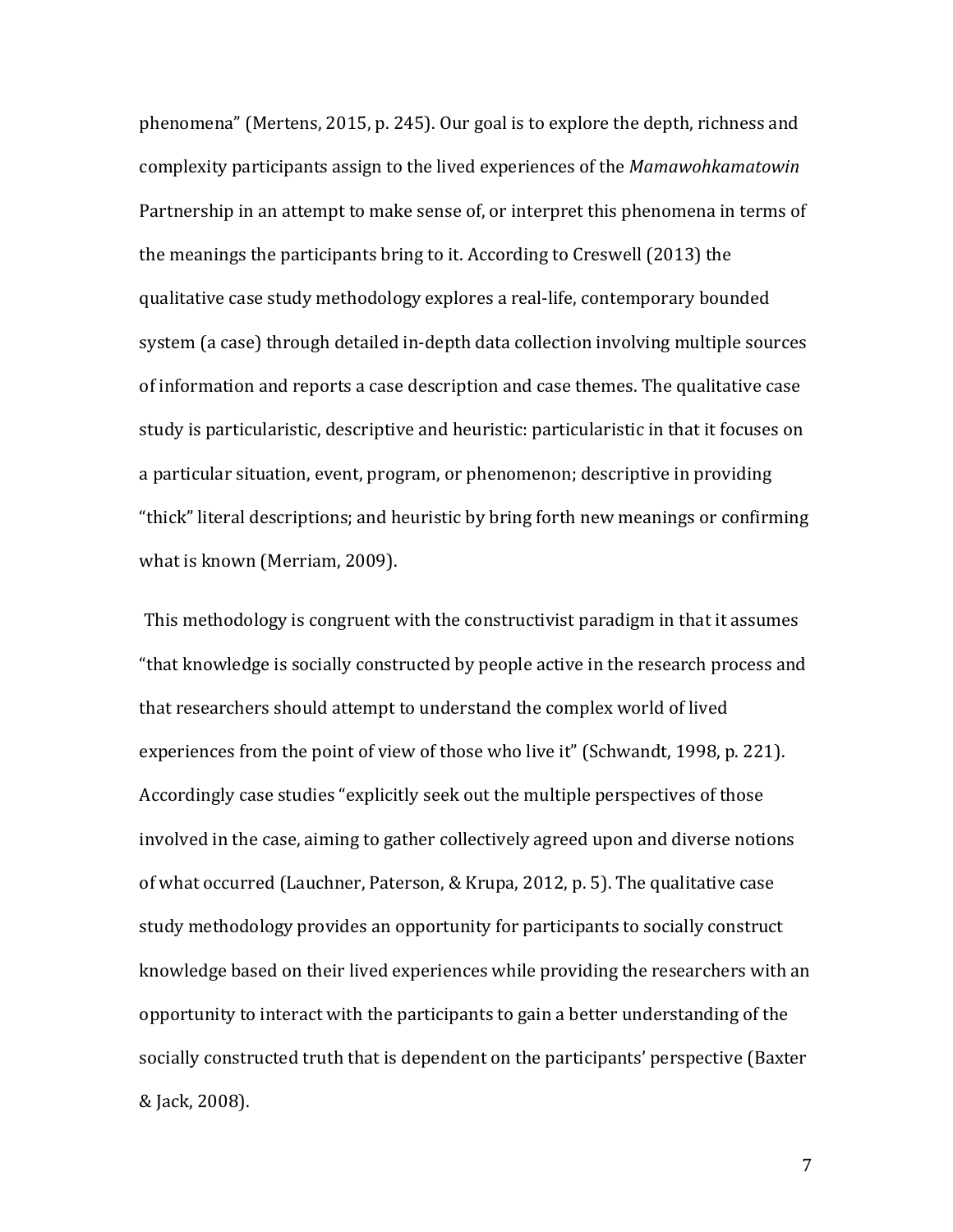In order to ensure the intent of the study is achieved, the case study methodology will guide the identification of the case (*Mamawohkamatowin* Partnership), the case boundaries (participants from STC and GSCSD in the discussions), the multiple datagathering methods (individual and focus group interviews and documentary analysis), the specific data-analysis techniques (inductive and deductive interpretation), and the communication of the case's findings (case study report).

## **Literature Review**

Here we review pertinent Canadian research and policy literature in the areas of First Nations education and student achievement; recent movements towards cultural responsiveness in the areas of curriculum and governance; Saskatchewan Education partnership policy and current models, including the Battlefords First Nations Joint Board of Education; and First Nations urban governance and jurisdictional contexts.

A raft of studies over more than half a century have documented the failure of schools in Saskatchewan and Canada wide to ensure equitable educational outcomes for First Nations learners (Hawthorne, 1966; RCAP, 1996; Cowley & Easton, 1998; Government of Canada, 2002; Martell, 2008; St Germain, 2011; Gebhard, 2013; Merasty, et al, 2013; Pelletier, et al, 2013). In addition to representing a profound moral dilemma, research has also substantially documented that these extreme disparities in educational outcomes pose a potentially dire threat to the future social cohesion and economic viability of the province (Mendelson, 2006; Cottrell et al, 2011; Cottrell and Orlowski, 2014; Howe,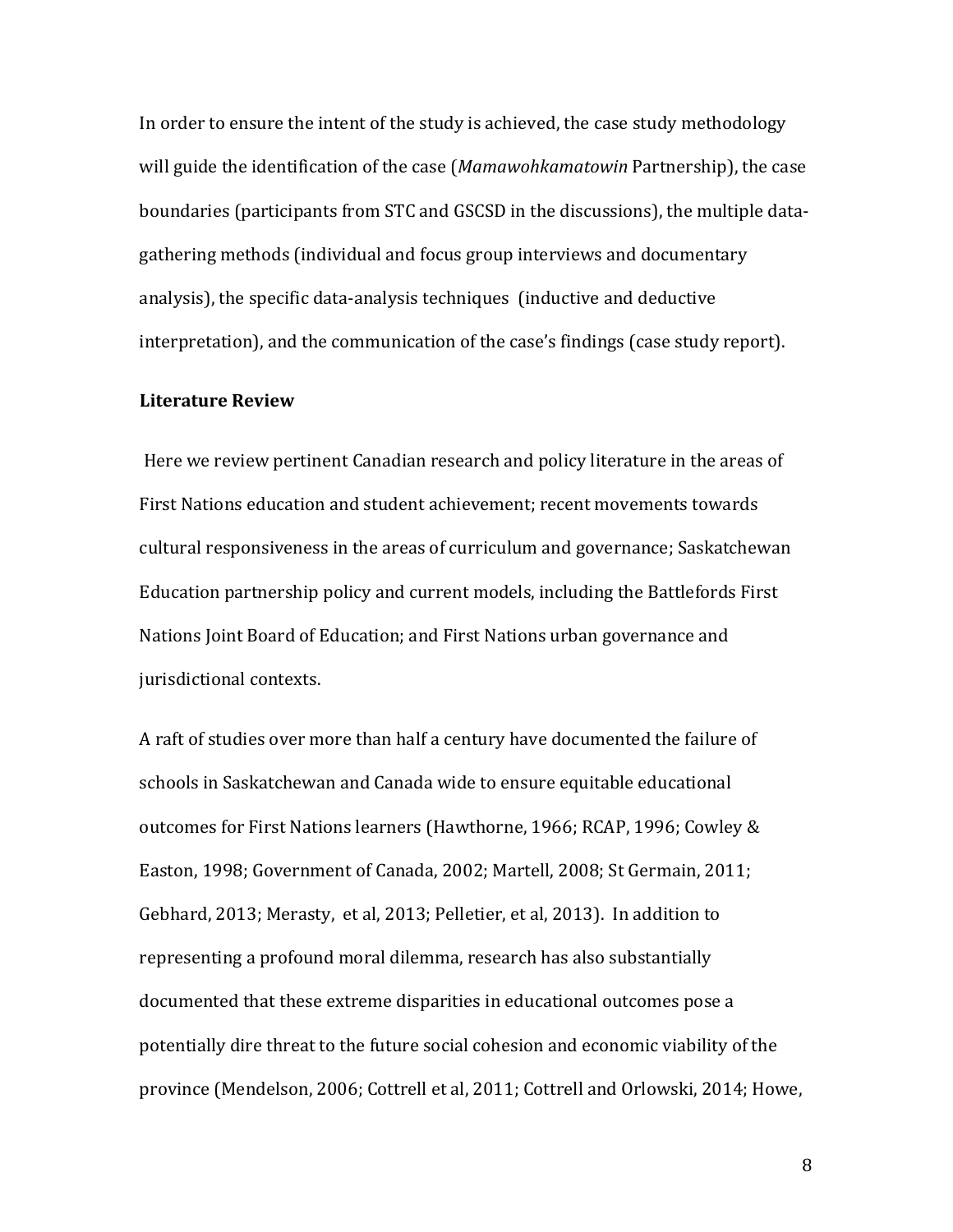2011; Merasty, et al, 2013; Government of Saskatchewan, 2014). Researchers attempting to understand this phenomenon and improve the educational achievement of Aboriginal students, have highlighted the critical relationship between culture and cognition, suggesting that learning challenges arise in classrooms when there is dissonance/discontinuity between minority children's home languages, cultures and worldviews the language and culture and worldview of the schools they attend (McInerney, 1995; Barnes, Josefitz, & Cole, 2006; Kanu, 2007; Castagno & Brayboy, 2008; Preston & Claypool, 2013) Following this insight, a large body of research suggests that creating more invitational and culturally affirming school spaces represents the best means of ensuring that Aboriginal (including STC) children derive the same benefit from public education as all others  $(RCAP, 1996; Battiste, 2002; Bouvier & Karlenzig, 2006; Kanu, 2007; Grey &$ Beresford, 2008; Preston & Claypool 2013).

There is broad consensus among researchers that critical to the achievement of this systemic transformation towards cultural responsiveness in policy and school practices in Saskatoon and elsewhere, is the creation of innovative governance structures which foster greater Aboriginal parental involvement in, and control over, their children's education (Bell, 2003; Martell, 2008;Raham, 2010; Merasty et al, 2013). However, as Burns  $(1998)$  noted:

"Parental involvement in local control of schools are standard practice in Canada -but not for the Aboriginal people; instead, they have long been the object of attempts by state and church authorities to use education to control and assimilate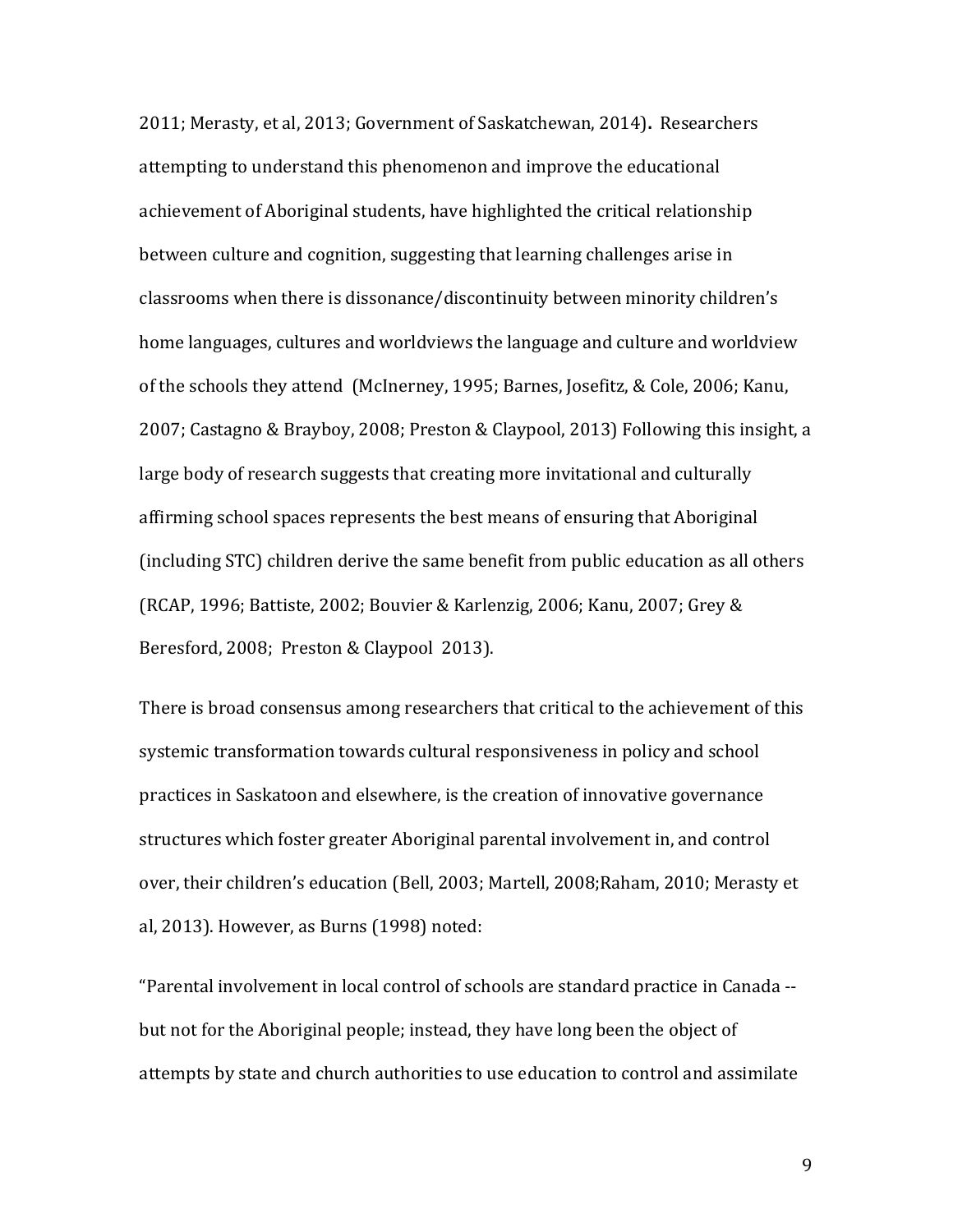them, during the residential school era, certainly, but also, more subtly, today. (p. 10) 

Local, national and international research thus highlights the importance of "shared governance" or "co-governance" structures for Indigenous peoples to be viable and accountable decision makers in the planning and implementation of programs designed for excellence in education (Cottrell, 2010:Pelletier et al, 2013). First Nations and academic researchers have argued that without jurisdiction First Nations parents cannot determine the basic requirements appropriate for their children's education, and suggest that 'best practice' requires a definitive and legal role for First Nations in the governance, decision making, planning, implementation and evaluation of education policies and programs (Burns, 1998; Bell, 2003; Lafond, 2006; Martell, 2008; Lonechild, 2010; Raham, 2010). Research by the Joint Taskforce identified post-colonial theory and Ermine's (2009) conception of "ethical space" as frameworks for partnerships to foster greater Indigenous involvement in, and control over, education (Pelletier et al, 2013). There is general agreement that this shift offers the potential to both improve educational outcomes for Indigenous students and also provide significant epistemological benefits for non-Aboriginal learners (Cottrell et al, 2012; Cottrell and Orlowski, 2014). However the particular challenges of governance, finance, administration and management issues in provincial-federal-First Nations contexts, given the jurisdictional complexity pertaining to First Nations education, are also acknowledged (Henry et al, 2015).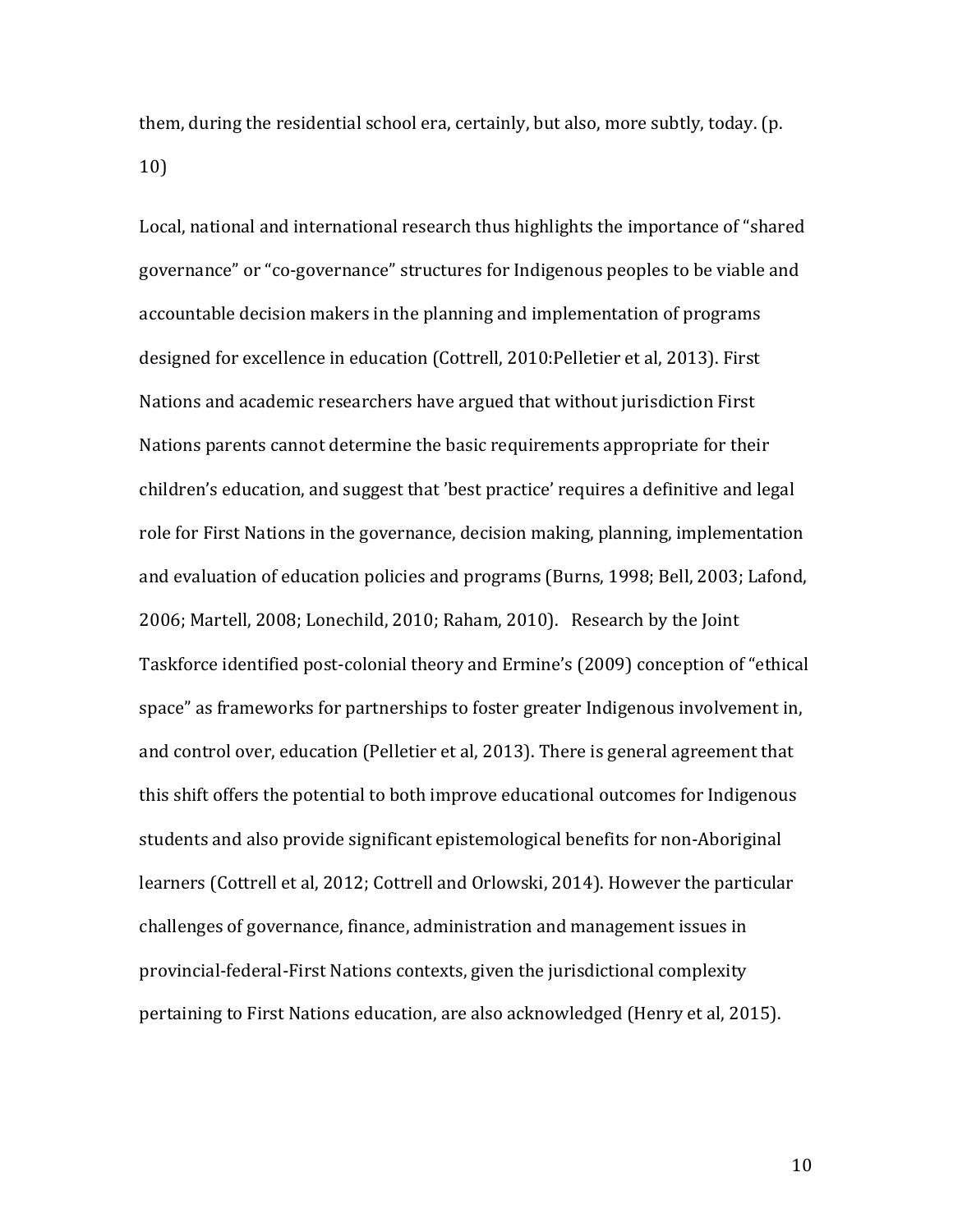#### **Saskatchewan Education Partnerships Policy**

Provincial education partnerships policy evolved in the early  $21<sup>st</sup>$  century in the context of tripartite negotiations between Saskatchewan First Nations (represented by the Federation of Saskatchewan Indian Nations), and provincial and federal governments. Negotiations were designed to build on existing treaty relationships to create a new relationship that would animate First Nations self-government in the province. These commitments were formalized in the *Framework for Governance* of Treaty First Nations in 2000 which outlined a plan for self-government implementation on a sectoral basis, beginning with Education and Child and Family Services. In 2003 the Ministry of Education released *Building partnerships: First Nations and Métis peoples and the provincial education system policy framework for Saskatchewan's prekindergarten to grade 12 education system.* Outlining ministry policy to align with the commitment to self-government, this document promised to "rethink and, in some instances, transform existing systems, procedures, management and decision-making processes" and to build "new and strengthened relationships and mechanisms so that First Nations and Métis peoples have an equitable voice in planning and decision making." (Government of Saskatchewan, 2003, Preamble). The document stressed that the new authentic partnerships and collaborative arrangements envisioned among the provincial education system and First Nations and Métis peoples were qualitatively different from many traditional partnerships and public involvement initiatives since they were designed to promote "shared management and governance of the provincial education system" (Government of Saskatchewan, 2003, p.3). Other characteristics of the intended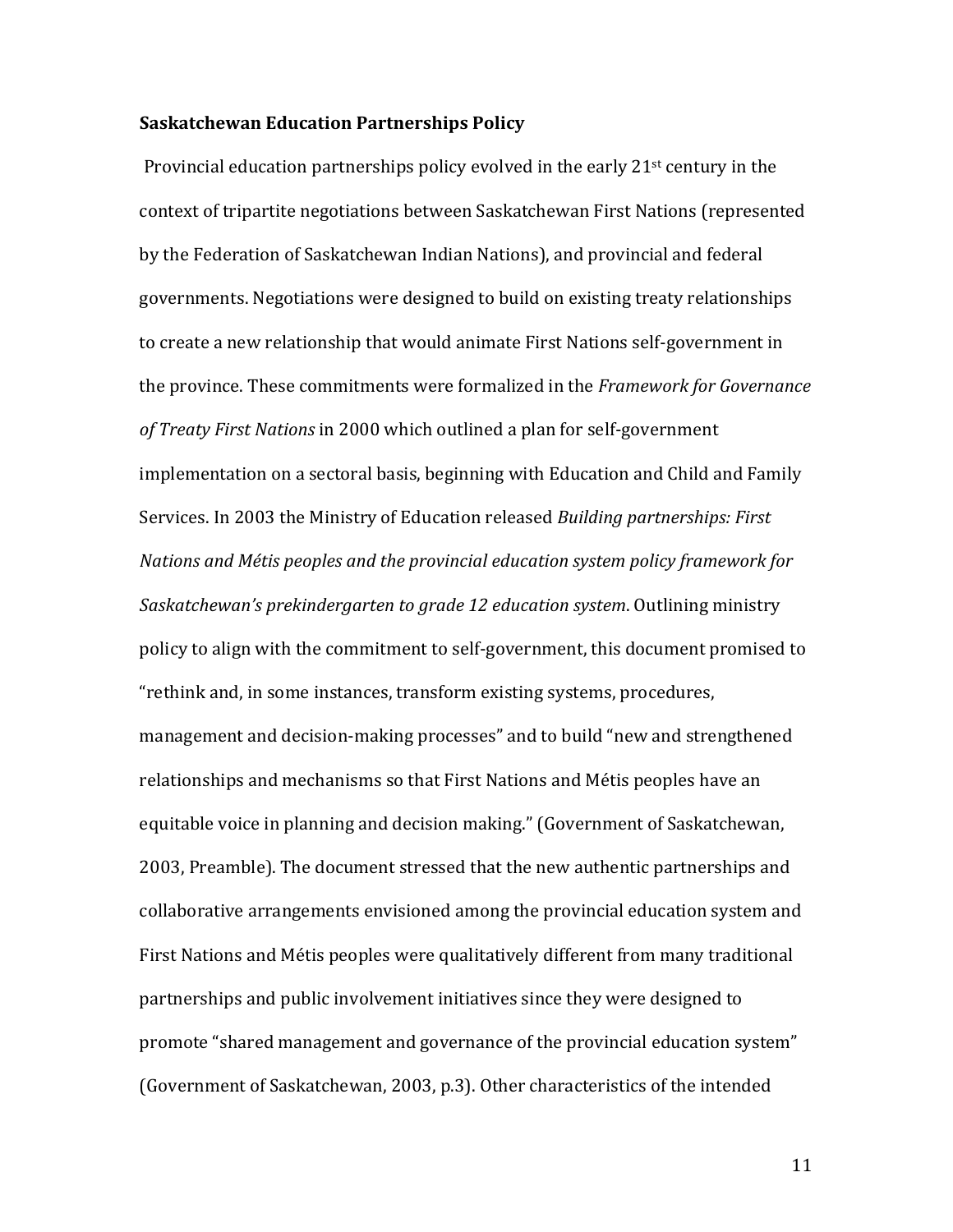arrangements included the following principles:

- shared problem solving, decision making, resources and accountability;
- a breadth of arrangements ranging from joint projects and cooperation on programs, through shared management of programs or schools, to shared powers articulated in formal agreements that oversee the management and control of a single school or a number of schools;
- a broad scope of arrangements covering all aspects of the educational endeavour, including governance, learning program, curricula, supports and services, staff recruitment and development, finance and capital;
- a shared vision, goals and objectives, established collaboratively;
- clearly identified mutual expectations and defined roles of partners;
- practices that reflect and nurture the values of mutual respect and understanding; and,
- a shared commitment to the well being and educational success of each child and young person within provincial and First Nations schools.
- Vision Desired State: Saskatchewan's provincial Prekindergarten to Grade 12 education system is managed and controlled equitably by the Aboriginal and non- Aboriginal people it serves. As full partners at all levels of education planning and decision making, First Nations and Métis and non-Aboriginal peoples share responsibility and authority for achieving goals for the benefit of all Saskatchewan students, teachers, and communities. (Government of Saskatchewan, 2003, p.4).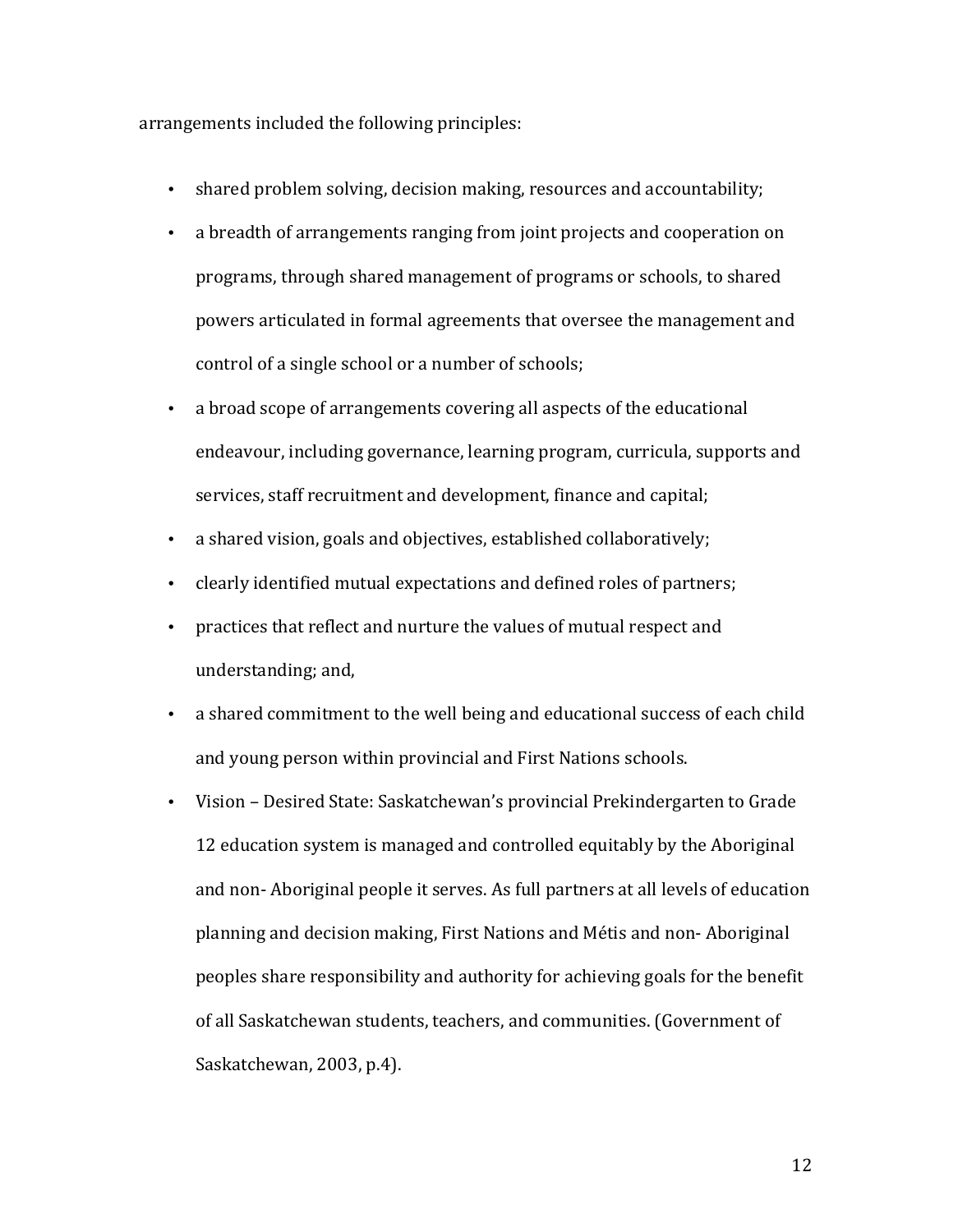In articulating possible articulations of partnership, the *Building partnerships* document identified *cooperative, co-management and co-governance* relationships growing among the provincial education system and First Nations, Métis and other Aboriginal authorities and offered the following definition of Co-Governance Partnerships:

Co-governance implies formal sharing of authority and responsibilities from two or more governing authorities to a Joint Board or other legal entity. A cogovernance agreement stipulates the parameters of authority and responsibility delegated to the Joint Board and may include the full range of duties and powers assigned to or conferred upon a board of education or other governing authority, such as a First Nation Council. The Education Act, 1995 provides for the establishment of a Joint Board in Sections 92 to 96 (Government of Saskatchewan, 2003, p.8).

Following the development of the *Building partnerships* policy the Saskatchewan School Boards Association (2007) enumerated the range of possible options for Saskatchewan School divisions interfacing with First Nation communities:

- a shared commitment to the well-being and educational success of each child and young person within provincial and First Nations schools.
- No special provisions. It is assumed that when a school division includes a significant number of First Nations and Métis people, some of the school board members who are elected will be First Nations or Métis. Informally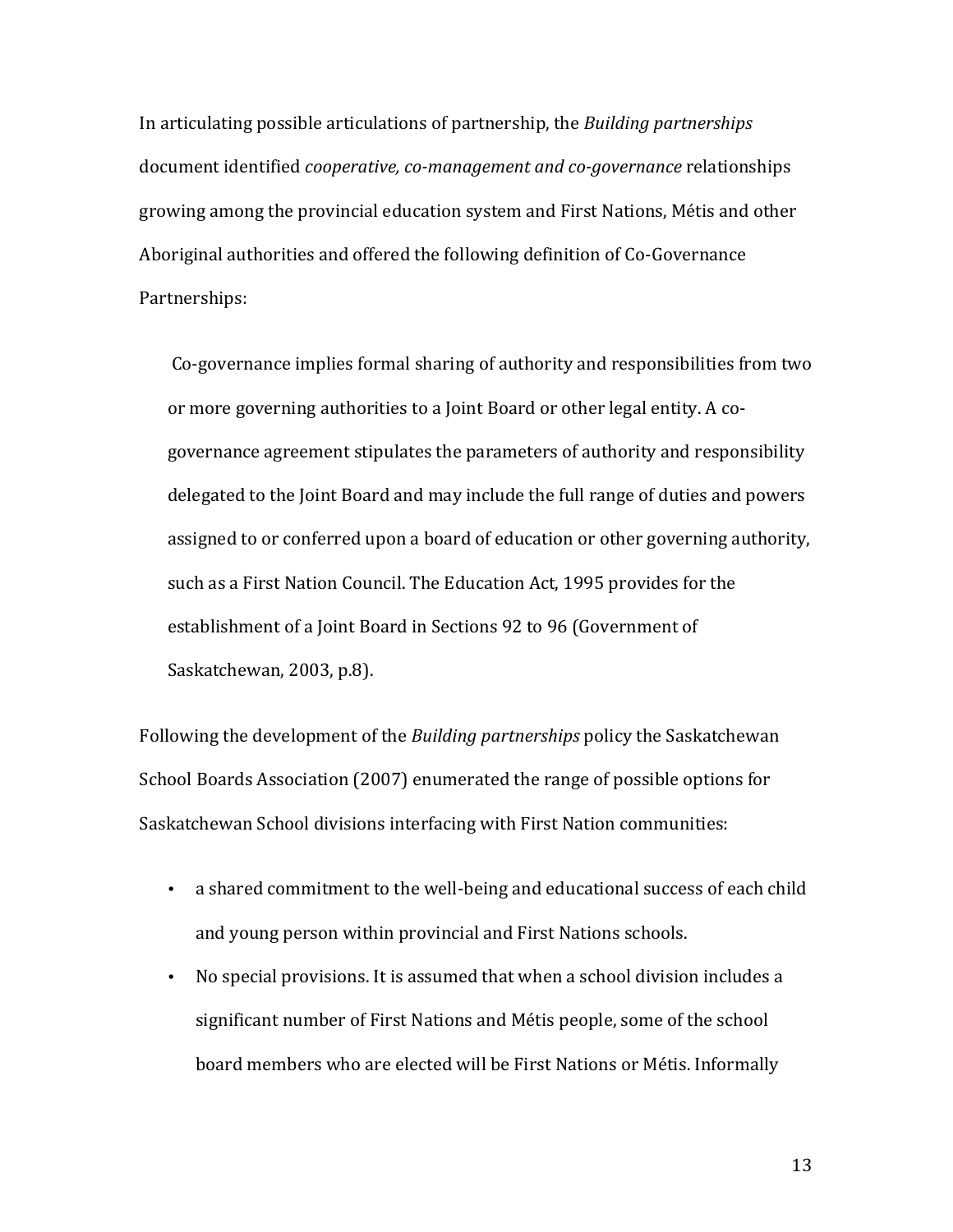seeking advice from a Band Council, Tribal Council, or First Nations and Métis organization on school board plans and/or issues.

- Creating a formal written partnership with a local band council, tribal council, or First Nations organization and developing a formal mechanism that allows the First Nations partner to participate in decision-making.
- Providing that a representative of each First Nation within the school division's boundaries has a seat on the school board. Each First Nation is treated as a subdivision as per Section 40 of *The Education Act*, 1995
- Specifying that one seat on the school board is reserved for a person of First Nations or Métis ancestry, to be elected by voters who are also of First Nations and Métis ancestry.
- Creating a ward system or subdivisions within the school division. Candidates run in a particular ward or subdivision and are elected by people who live within the ward or subdivision.
- Creating a joint board to operate a particular school or program under sections 92-96 of *The Education Act.*
- Development of a formal service agreement between a First Nation and the school division, in which the school division, for a fee, agrees to provide educational services to students who fall under the First Nation's jurisdiction.

## **Engaging on the Basis of Aboriginal Rights**

Despite significant innovations and improvements in the interaction between First Nations and provincial school divisions under the *Building partnerships* policy, observers such as Martell (2008) note that recent Saskatchewan educational policy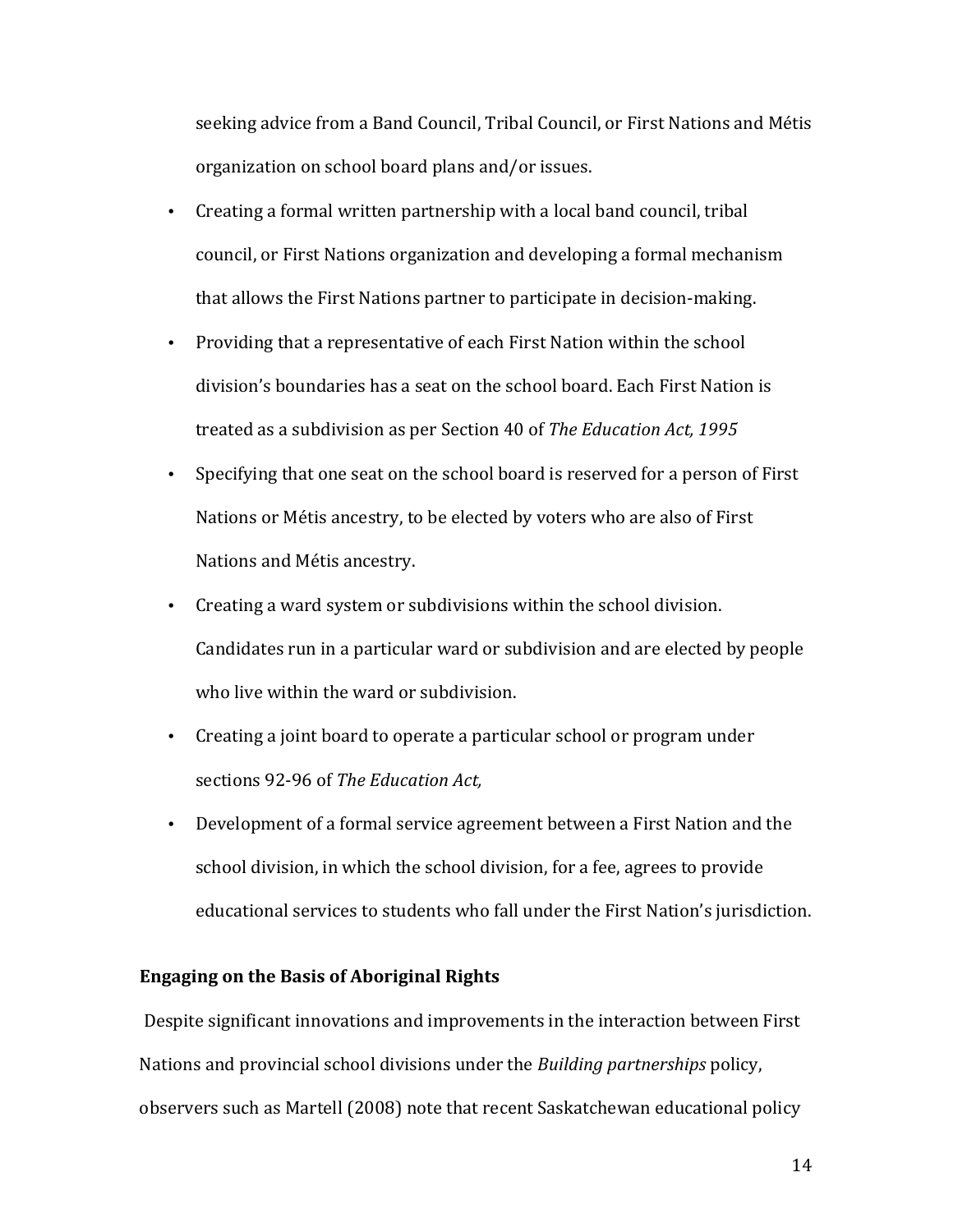developments fall short of Aboriginal expectations. In particular, according to Martell (2008) initiatives respecting management, governance and representation on School Community Councils, fails to theorize Aboriginal representation and limits the potential of Aboriginal engagement by potentially relegating representation to debate regarding the merits of Aboriginal special status. The preferred policy, from an Aboriginal perspective, would be positioned along a continuum of Aboriginal rights dialogue and enhanced Aboriginal participation by addressing contemporary issues influencing Aboriginal rights. Martell identifies a critical connection between school governance and decolonization by suggesting that "willingness to contribute to the dismantling of colonialism is a realistic goal for policy makers. Dialogue about colonization must be brought to educational policy makers who need to understand their role within the broader context. Majority status cannot serve as a pass to avoid participating in decolonization " (p.34). And he concludes with the following broad recommendation:

Motivated by the desire to dismantle colonial structures that deter Aboriginal participation in shaping society as should be the outcome of Aboriginal peoples unfolding their sovereignty agenda, School Community Councils policy, above all others, needs to consider Aboriginal representation in a thorough manner. All public policy, though, should defer to a requirement to ensure authentic Aboriginal participation and de ne the structure to accommodate this. The result would be decisions from curriculum to facilities that build Aboriginal representation in at the outset. Experience would integrate this response as routine behaviour and provide positive implications for other public sectors such as justice, health or social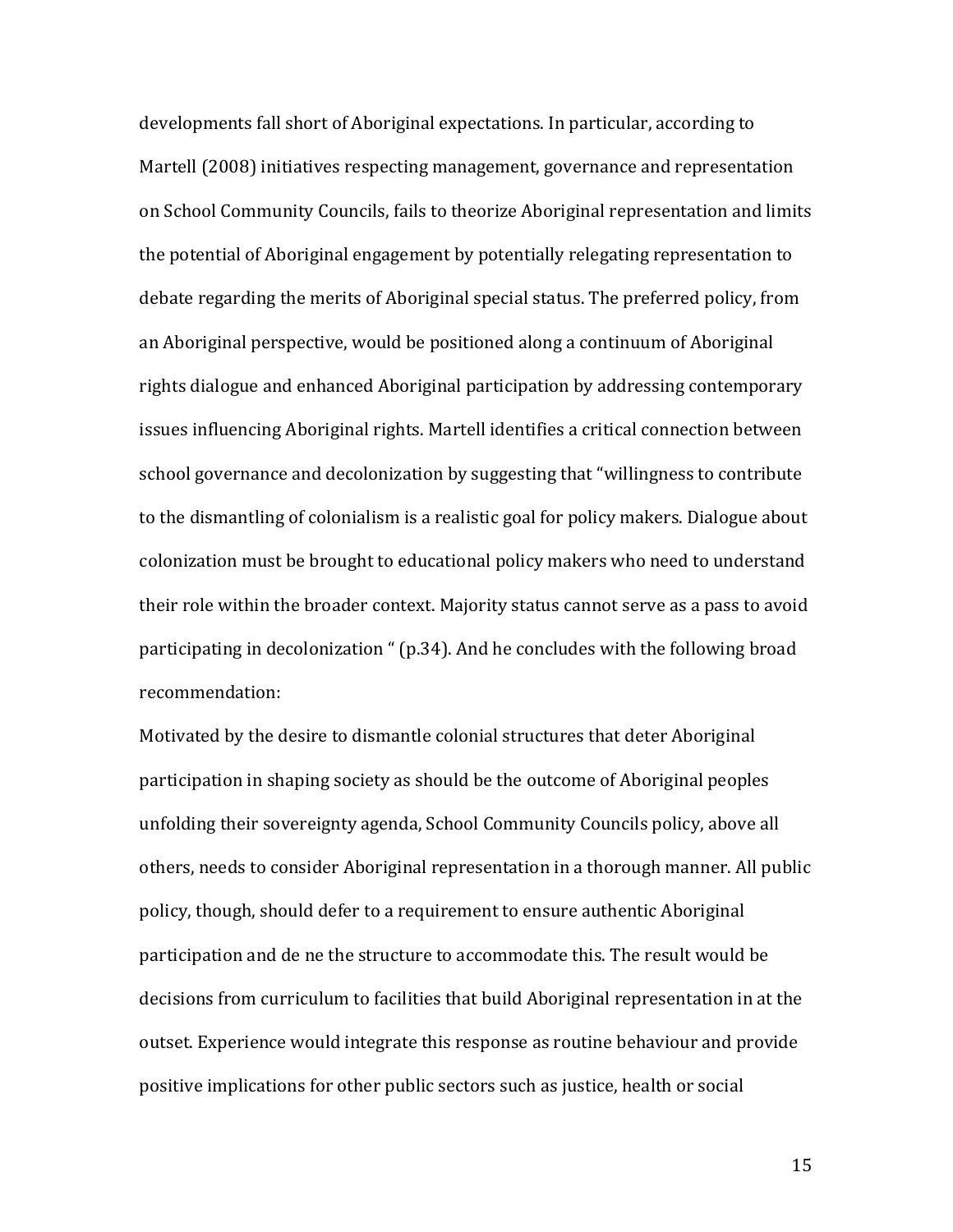#### services. (p. 37).

## Battlefords First Nations Joint Board of Education (BFNJBE)

Martell's analysis of Saskatchewan School Community Council policy provides a convenient segue to consider an existing governance arrangement that appears to approximate the ideal state that he envisages. Often referred to as a *Co-Governance* or *Tri-board* governance structure, the BFNJBE is unique in Saskatchewan. It is a product of a historical relationship between the 13 First Nations contiguous to North Battleford and the Public and Roman Catholic school divisions in the city over a long period of time. Recognizing the benefits for student engagement and success of a designated high school for Aboriginal children with robust social supports and culturally responsive curriculum, Sakewew High School was the logical choice given its existing demographics. Consistent with a commitment to shared governance, BFNJBE was established in 2003 for the purpose of "co-governing, operating, and administering the affairs of Sakewew High School" (BJNJBE Partnership Agreement). The Board is comprised of a representative from Light of Christ Roman Catholic School Division, and from Living Sky Public School Division and two representatives from the Battlefords Tribal Council. The Board Agreement committed parties to carrying out assigned duties in a manner that "reflects a co-governance model, which incorporates First Nations' Holistic World Views and First Nations ways of Knowing" (BJNJBE Partnership Agreement). Additionally the Agreement recognized that it is "necessary and in the best interests of the students of Sakewew High school that sustainable funding be put in place so that Sakewew High School may continue to meet the needs of students..." (BJNJBE Partnership Agreement). The Agreement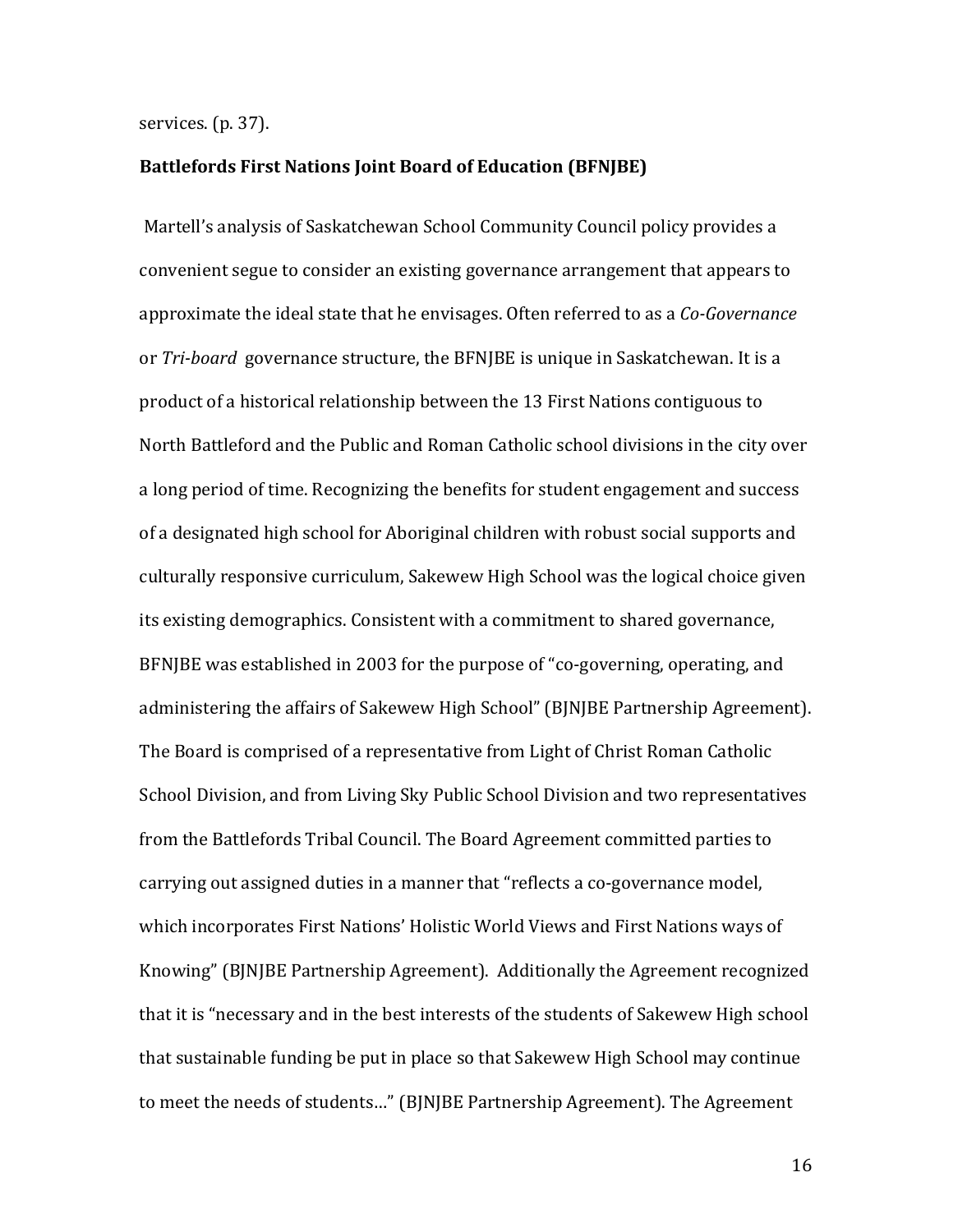establishing the *JBFNIBE* is authorized by section 93 of the Saskatchewan Education Act 2005 and confers powers similar to other Boards under the Saskatchewan Education Act of 1995 with the exception of 284-318, inclusive. The educational program conforms to the requirements of the Education Act 1995. Additionally the educational programming "includes an emphasis on First Nations' content, First Nations perspectives, and First Nations Ways of Knowing and provides opportunities to students..." (BJNJBE Partnership Agreement).

Now in existence for close to 16 years the BFNJBE has experienced significant success. It was included in the "Lighthouse Programs" selected by Pelletier et al for the Joint Taskforce Report in 2013 because of its "unique governance and funding structure and a proven track record of affording academic success to First Nations and Métis students" (p.4). Pelletier et al noted that the governance structure exemplifies a strong spirit of cooperation between the Public and Roman Catholic school divisions in North Battleford and surrounding First Nations communities. An additional unique aspect of the school's governance is that the Board and Director's office is located on the urban reserve within the city of North Battleford. This serves to increase the visibility of First Nations presence in the city and also offers possibilities of attracting more Aboriginal staff to the institution. Pelletier, et al, (2013) concluded that the BFNIBE is:

an example of the shared governance approach ... identified as critical to the creation of postcolonial educational systems. It is also a practical manifestation of the "made in Saskatchewan" ethical space where Aboriginal and Canadian cultures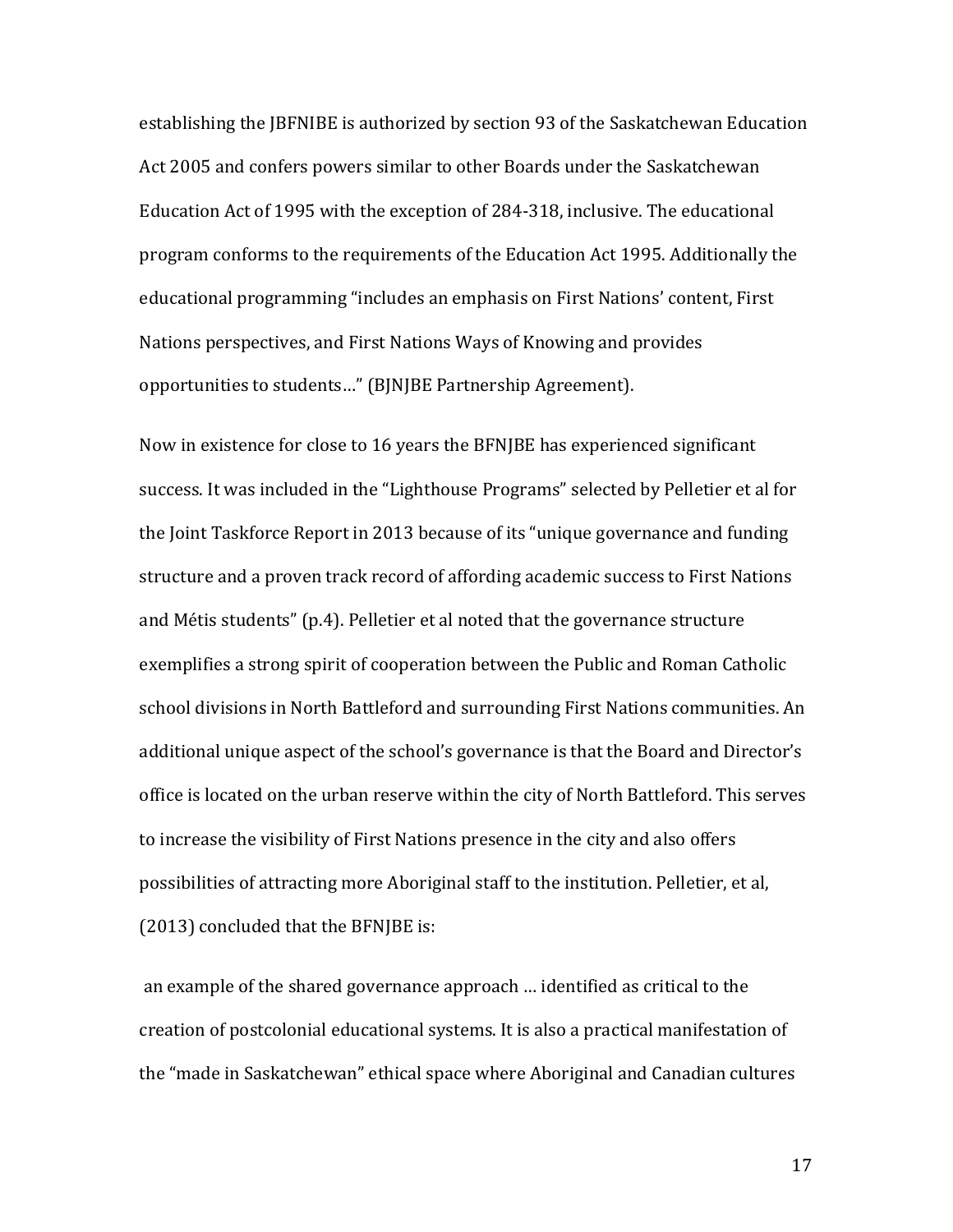come together on the basis of equality, acknowledging the best of each other's knowledge and work for the best outcomes for all. Factors contributing to success in Sakewew ... include: culturally congruent curriculum and pedagogical approaches, a representative workforce, systematic data collection to plan for success, the integrated services model to provide for students' holistic needs, and multiple partnerships with external agencies to leverage resources". (p.146)

In its short history thus far the BFNJBE has confirmed the insight of the Government of Canada in 2002 that "...greater Aboriginal parental and community participation in educational governance is one significant way to contribute to Aboriginal student success in schools" (Government of Canada, 2002). And it has also demonstrated in practice the two main insights put forward by countless researchers and Aboriginal policy advocates over the last two decades:

- creating more invitational and culturally affirming school spaces represents the best means of ensuring that Aboriginal children derive the same benefit from public education as all others;
- critical to the achievement of this transformation is the creation of innovative governance structures which foster greater Aboriginal parental involvement in, and control over, their children's education

## **Urban Aboriginal Governance Models**

Reports commissioned by the Governments of Canada and Saskatchewan (2002, 2003, 2006) and a 2010 MOU between these parties and STC have endorsed the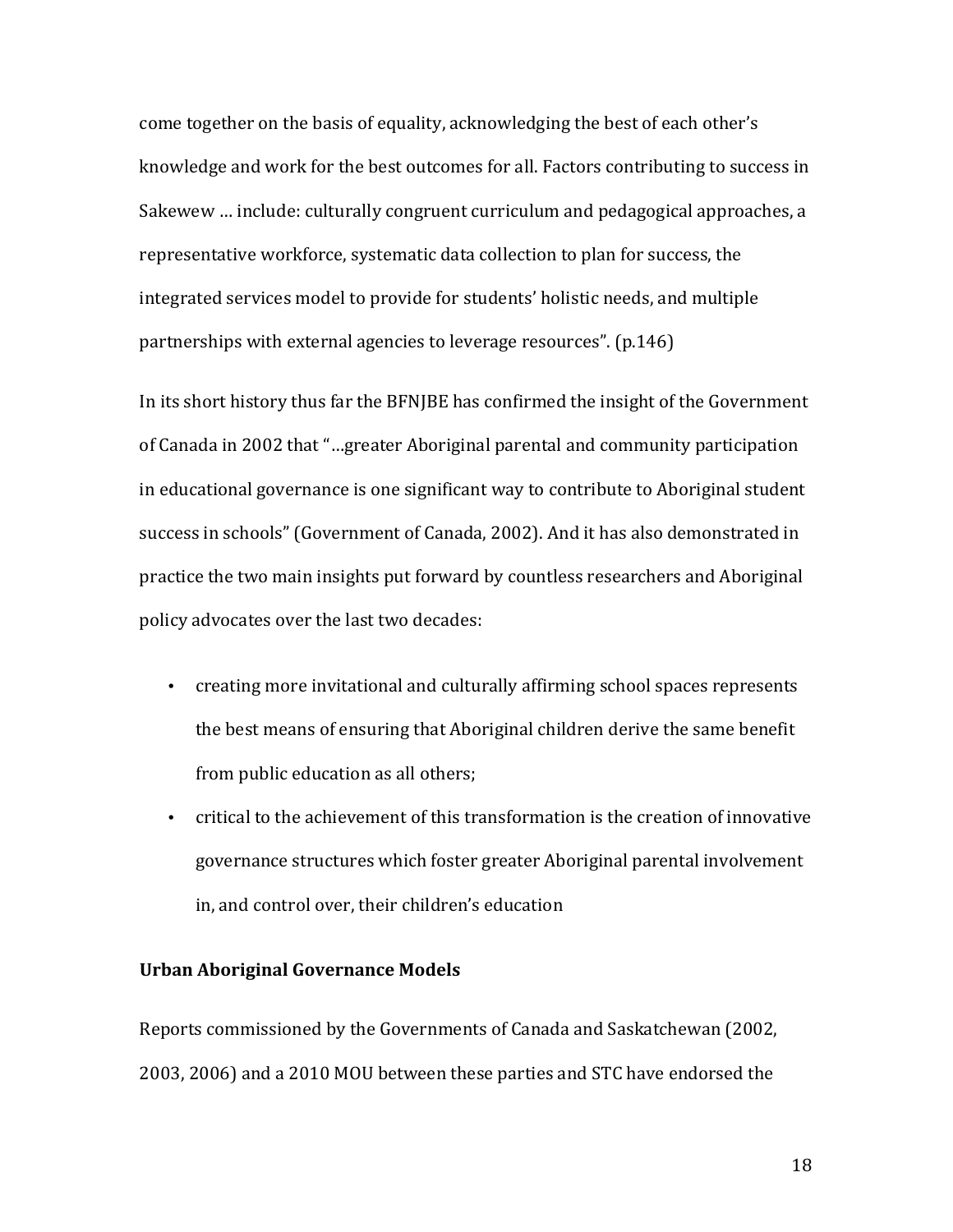recognition of First Nations jurisdiction or *shared governance* in the area of education (Government of Canada, 2002; Saskatchewan Learning, 2003; STC, 2010). First Nations representatives, including STC, have insisted that control of education is integral to the inherent right of self-government and identify constitutional, political, educational and cultural imperatives for greater Aboriginal participation in local school governance (Henry et al, 2015; Martell, 2008). In addition to forging partnerships with provincial school divisions regarding the education of on-reserve students in provincial schools STC also seeks to advance educational co- governance into the urban realm of Saskatoon to create a context-specific approach to a jurisdictional/legal space that is unique to STC. This intersection of federal and provincial public policy and First Nations jurisprudence (Henderson, 2006) is a novel and complex space, given the multiple, overlapping and contested jurisdictional claims that are exercised (Burns, 1998; Martell, 2008). Exploring new conceptualizations of Aboriginal participation in school governance, possibly along the lines of the BFNJBE model, can address Aboriginal exclusion that has become rooted in public education and ensure the recognition of Indigenous peoples' worldviews, social structures, and pedagogy as a legitimate foundation upon which to construct new knowledge and structures alongside Western governance systems and ways of knowing.

In his overview of Aboriginal peoples in Canadian urban spaces Morse (2010) noted the "long history of Aboriginal peoples seeking to fill a critical void in the provision of important services that have been neglected by federal, provincial, territorial and municipal governments" (p.2). Local agencies have been established over time to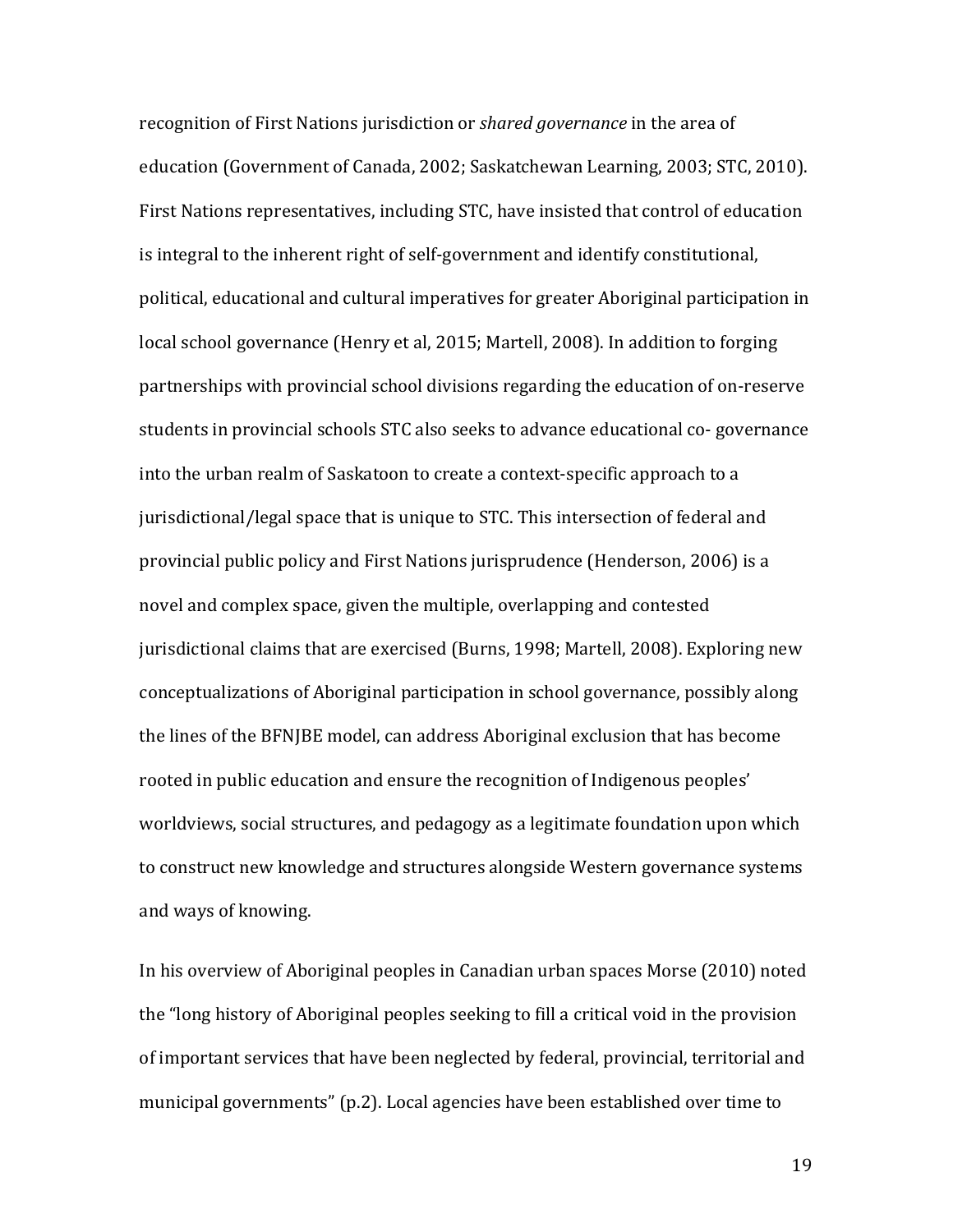offer a broad array of services some of which, (for example, alternate high schools and child welfare agencies) provide services that fulfill a statutory function, while others interact on a daily basis with government departments and the dominant court system. However, typically these initiatives have been delivered by independent service agencies operating strictly as non-profit corporations with no statutory base and no legal powers of a governmental nature. Additionally, provincial governments have also on occasion created frameworks that acknowledge the role of non-governmental organizations (NGOs) in fulfilling functions that possess a formal legislative base and can exercise statutory powers. Historically Provinces have engaged with non-Aboriginal agencies – particularly those grounded on linguistic and religious distinctions and recognized the official status of schools, hospitals and child welfare services that offered an 'acceptable' alternative to similar government-operated institutions, while meeting all prevailing statutory requirements. More recently, local Aboriginal organizations have achieved some degree of recognition in a handful of cities.

While there is a vast literature regarding the assertion of aboriginal and treaty rights in the political and legal realms, exceedingly little of the jurisprudence has directly addressed the status of these rights within the urban context (except in relation to members of urban reserves). According to Morse it "is therefore impossible to draw upon court decisions to assert confidently that all Aboriginal peoples residing in cities possess all Aboriginal and treaty rights. Regarding jurisdiction in urban areas Morse noted it is "tied to [First Nations} inherent sovereignty as original governments and their continuance as distinct peoples from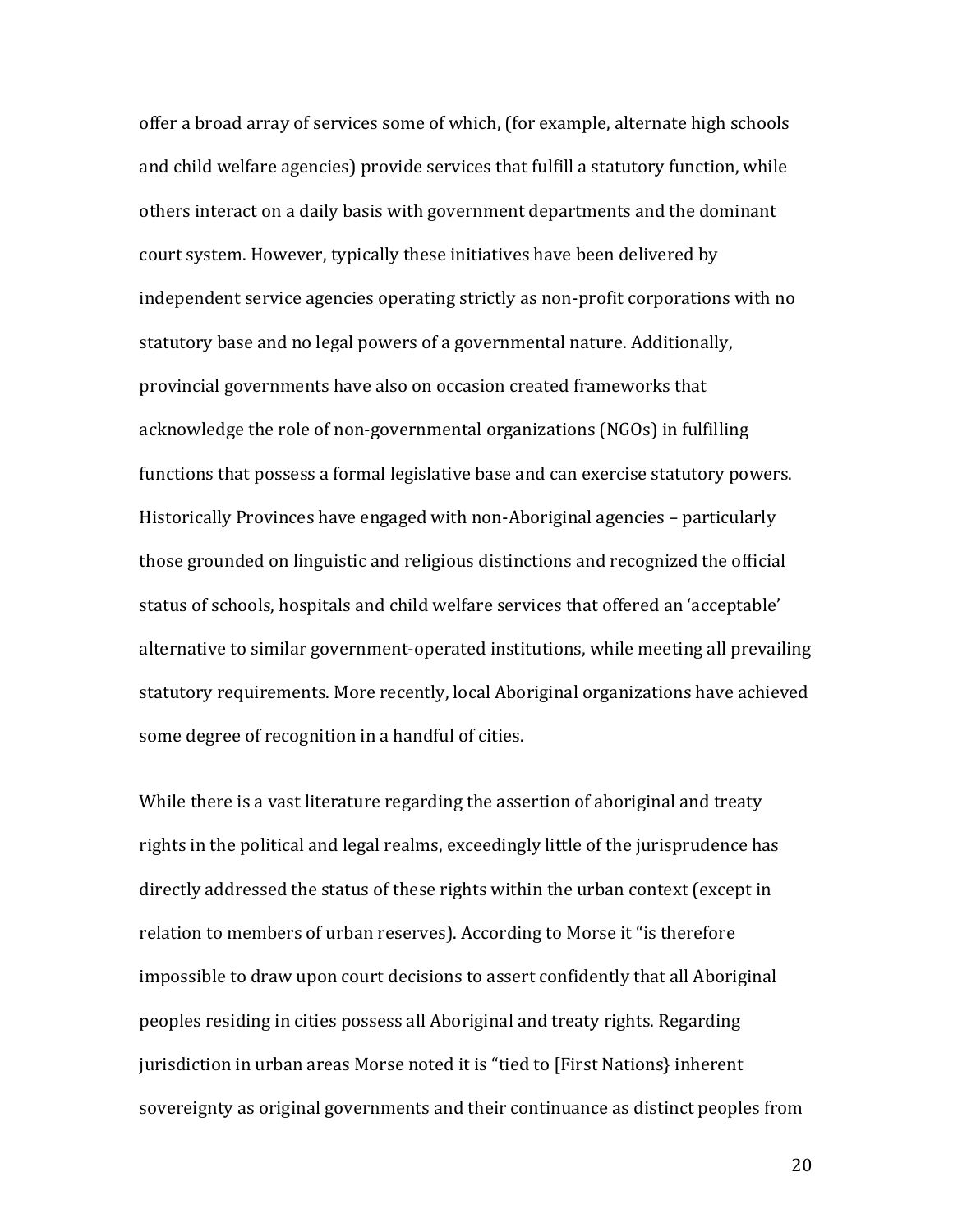the rest of society... with their own unique needs, interests and aspirations". In considering "potential governance futures for Aboriginal peoples operating collectively to develop distinctive approaches to meet their needs and aspirations" within urban contexts "requires having a population of sufficient size and talent that its members can be actors, rather than recipients, in the exercise of selfgovernance". It is obviously much harder in cities like Saskatoon, where many different First Nations, three language groups and two treaty territories are represented to develop common institutions of governance. Martin Dunn suggested over two decades ago that Aboriginal self-government in urban contexts was possible by relying upon a voluntary formation by individuals of a "community of interest" based upon shared cultural affinity through their common self-identity. Notably, this shared identity would need to be based upon *aboriginality*, not on origin from a common nation or even treaty territory.

Morse (2010) outlines possibilities for First Nations peoples that wish to carve out jurisdictional space in which to govern their own affairs while residing within the territory of an already-existing public government controlled by non-Aboriginal Canadians. These include negotiating new bilateral or tripartite agreements that could serve as catalysts for generating federal or provincial legislation providing statutory frameworks for the following:

1. Formal recognition for non-profit Aboriginal institutions exercising statutory mandates;

2. Formal recognition for Aboriginal institutions of governance that possess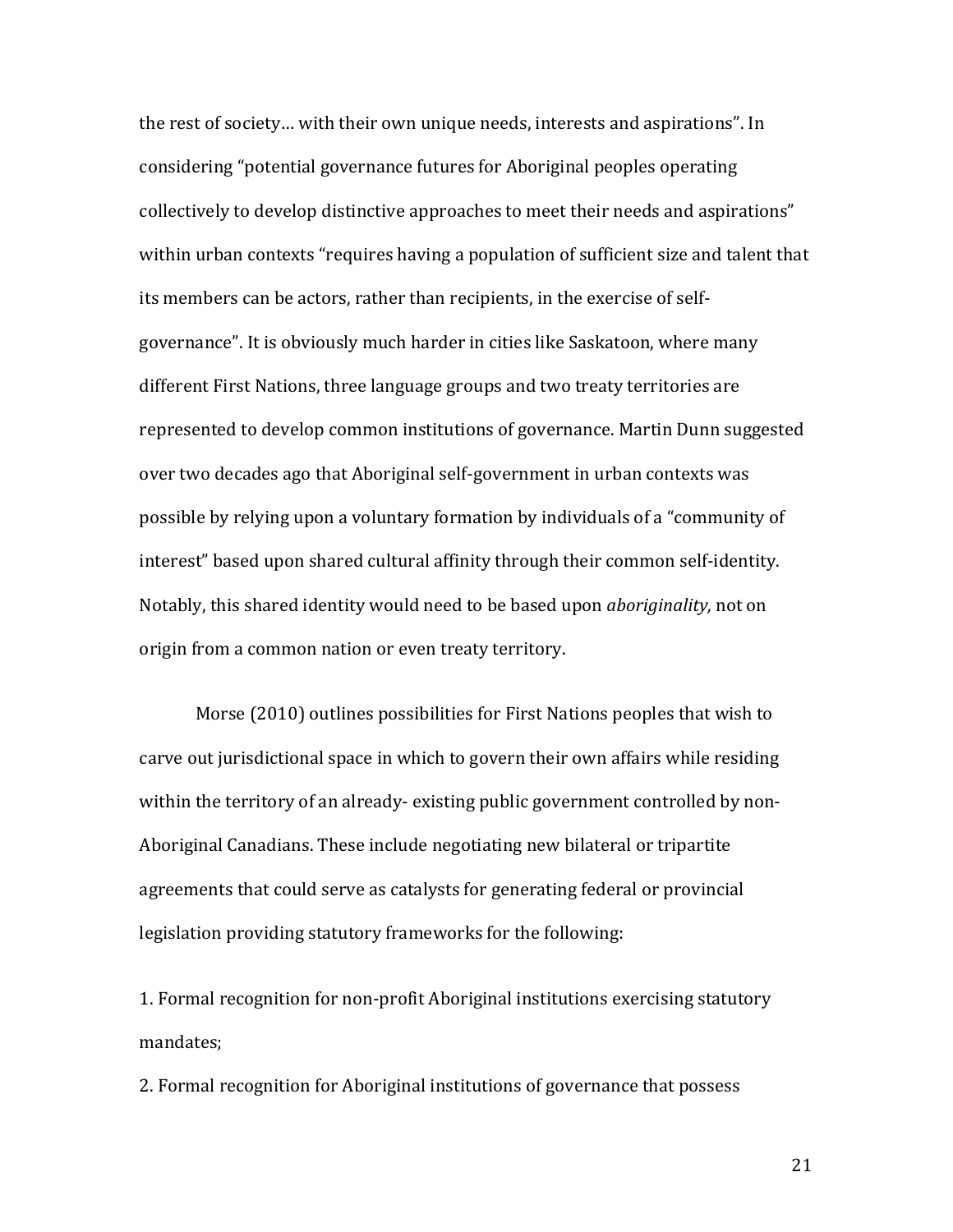specified subject areas of law-making jurisdiction;

3. A legal foundation for Aboriginal institutions with the authority to settle disputes. These could be invoked on a voluntary basis by Aboriginal individuals and organizations seeking an alternative to provincial and territorial court systems; 4. An enabling statutory framework in which Aboriginal peoples in an urban area could choose to bring existing institutions and agencies together as the public services of their duly elected government  $(p.3)$ 

Morse  $(2010)$  concludes that the opportunity to build forms of Aboriginal governance in many Canadian cities is open and that the Federal Urban Aboriginal Strategy Initiative is a strategy that might support the creation of nascent forms of Aboriginal governance in urban centers. The UAS could be instrumental in encouraging the development of urban Aboriginal governance structures. It funds community-driven initiatives to provide practical assistance to Aboriginal peoples regarding services normally available from other governments. The literature is unanimous in the conclusion that Aboriginal people must be directly involved in the delivery of services to their community; thus, it only makes sense that Aboriginal peoples would be fully involved in delivering UAS to the urban community. The strategy has helped foster the development of co-ordination and planning committees that, in many cities, draw together many of the key existing Aboriginal service deliverers. These committees could themselves become the precursor to formal institutions of urban Aboriginal governance in the future – ones that would encompass the many existing agencies within each city. Linking together all existing agencies under a single umbrella body that acquires legitimacy through direct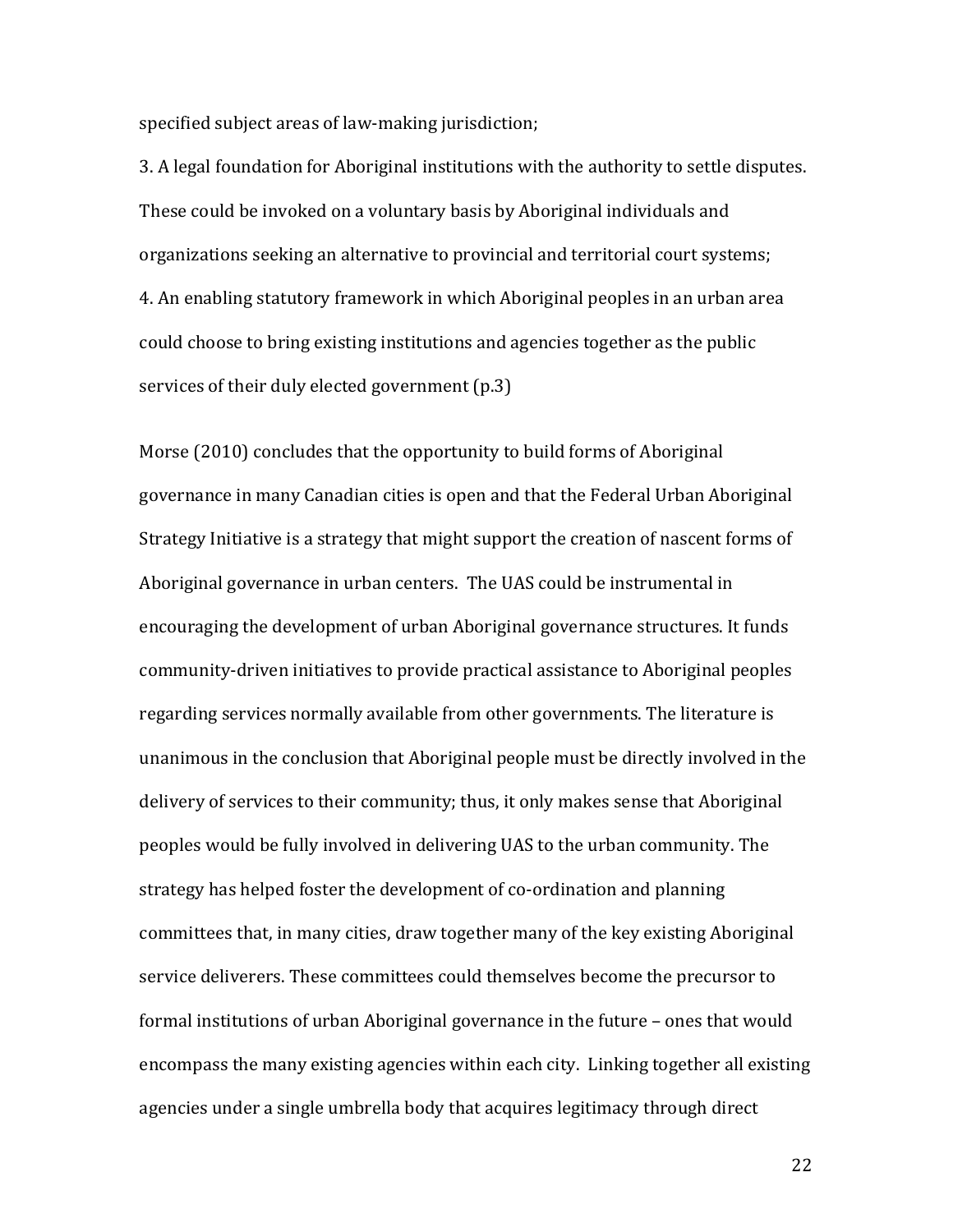accountability to the urban Aboriginal population as a whole, perhaps through elections to this new entity, would lay a foundation for governance. This would not be easy by any means, as some cities possess a large array of independent entities with their own supporters and employees who could feel threatened by such a significant change in the landscape. The challenge is to move from selfadministration of programs and provision of services that are controlled and designed by provincial and federal government departments to a position in which an Aboriginal government establishes the terms of these functions and provides their legal powers.

## *Mamawohkamatowin* **Partnership**

To ensure more equitable outcomes from public education First Nations leaders responded to provincial partnership policy by establishing innovative partnerships and governance structures which foster greater Aboriginal parental involvement in, and control over, their children's education. One such partnership was initiated in 2005, gathered momentum over the next few years and a formal agreement was concluded between the Saskatoon Tribal Council, the Central Urban Métis Federation Inc. (CUMFI) and the Greater Saskatoon Catholic School Division (GSCS) in 2010 to create the *Mamawohkamatowin* Partnership. The primary intent of the partnership was to foster closer relationships between First Nations and Metis people and the GSCS as a means of improving educational outcomes for STC and other First Nations and Metis students attending GSCSD schools (Appendix A). It was envisaged that the partnership would extend beyond the boundaries of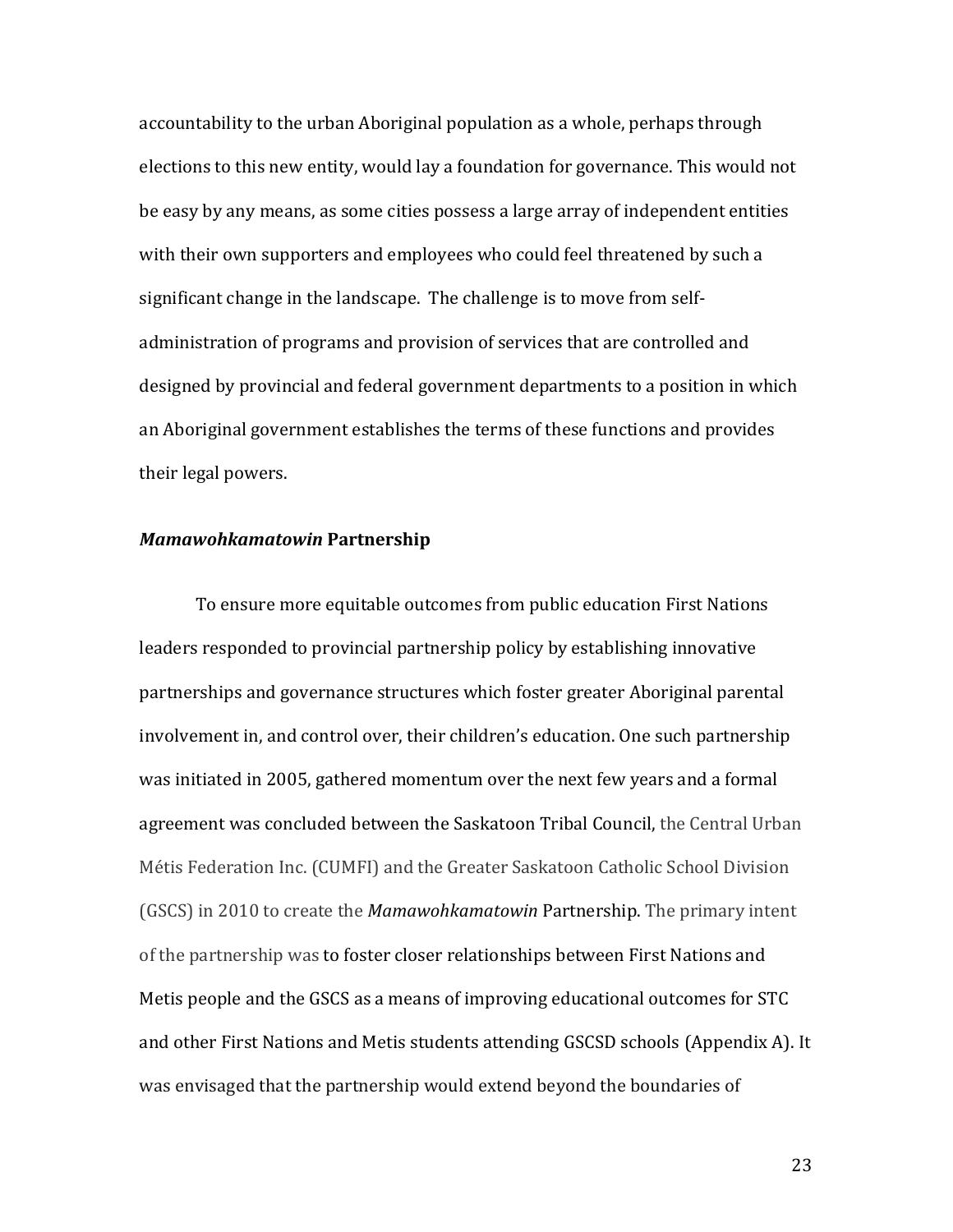Saskatoon to embrace the Saskatoon Tribal Council and its seven member First Nations, since these constitute the largest number of First Nations students attending GSCS schools. According to the original MOU (Appendix A) the Saskatoon Tribal Council and Greater Saskatoon Catholic Schools agreed to the following commitments as part of the original agreement:

- To recognize, support and ensure Treaty knowledge is honored within the educational system to support healthy relations among all students
- To create an equitable governance council, to ensure that decision making is a shared process and representative of all stakeholders
- To recognize and celebrate common interests and uniqueness including the role of spirituality within the respective communities.
- To enhance and to design an array of suitable educational supports, programs and services for First Nations, Métis and Inuit education from Pre-Kindergarten to grade 12
- To develop an effective communication strategy
- To ensure the Partnership is based on respect, honesty and understanding
- To explore and to develop a mechanism for shared services, information and resources between partners
- To address the issue of equity as it relates to both education and employment aspects
- To acknowledge and honor the significance of Indigenous Knowledge as a vital component of the partnership, whereby Indigenous Knowledge will be valued and equated with mainstream teachings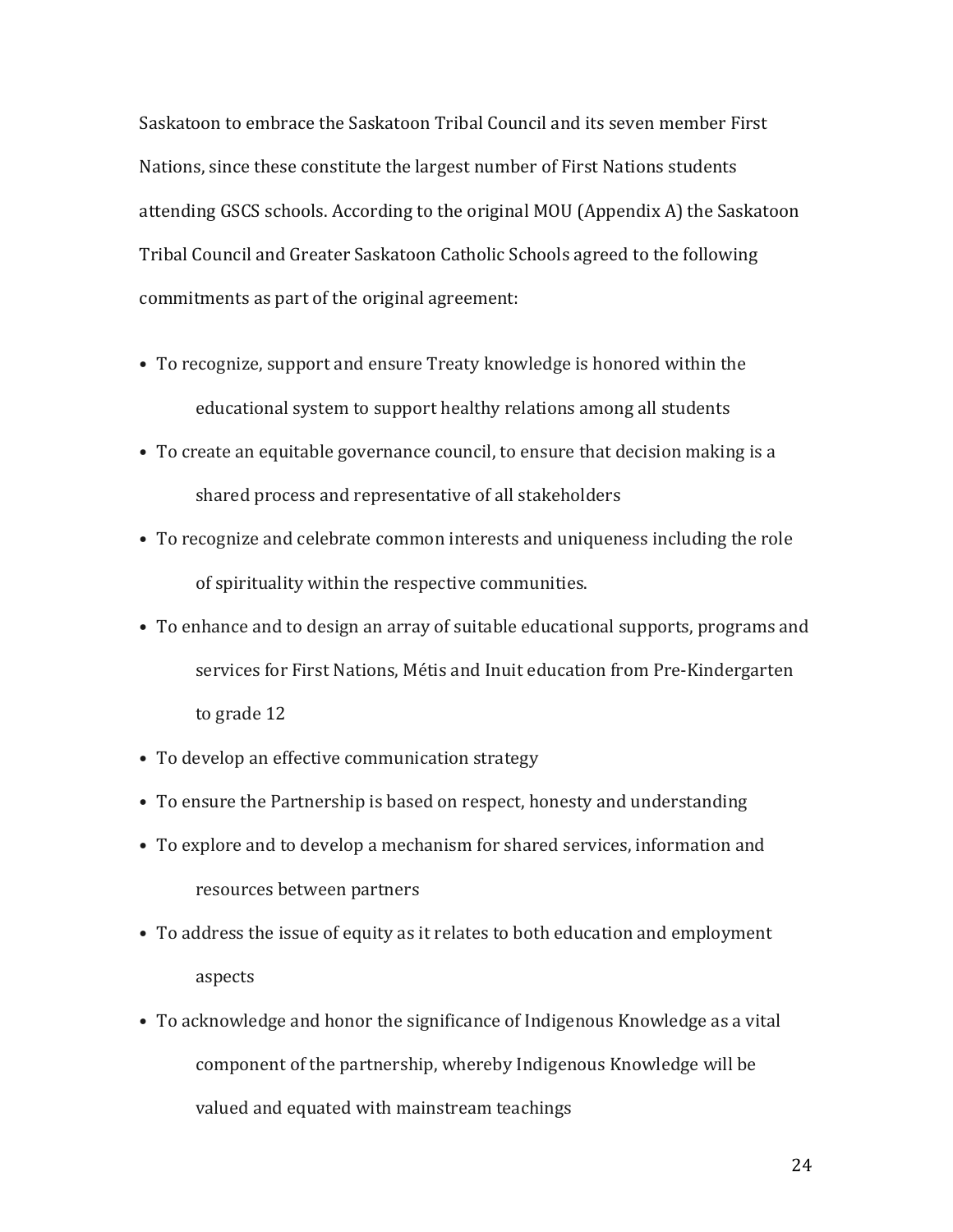• To collaboratively develop a procedure that will address the preservation, the promotion, and the revitalization of culture and languages for First Nations and Métis people

It was originally agreed that a Partnership Governance Committee would provide direction and guidance on issues of governance, priority setting and monitoring of the activities of the *Mamawohkamatowin* partnership. That committee would be convened two times per year and consist of the following representatives: CUMFI Executive Director and Board Member; STC Director of Education, Superintendent of Education, Education Committee Chair, two elected representatives; GSCS, Director of Education, Superintendent of Education, Board Chair, two elected Trustees, Superintendent, First Nations and Métis Education: Spiritual Guidance: Elder in Residence, Chaplain, Métis Elder, STC Elder. A Partnership Working Group was also established to carry out the objectives of the partnership. This includes resource procurement, planning, staffing, monitoring and evaluating the work of the partnership. The group was scheduled to meet six times a year and consisted of the following: CUMFI Executive Director; STC Director of Education and Superintendent of Education; GSCS Superintendent of Education and Coordinator of First Nations and Métis Education. (Appendix A)

## **Benefits of Partnership to Date**

Stakeholders interviewed for this research were unanimous that the *Mamawohkamatowin* partnership has resulted in many positive benefits to both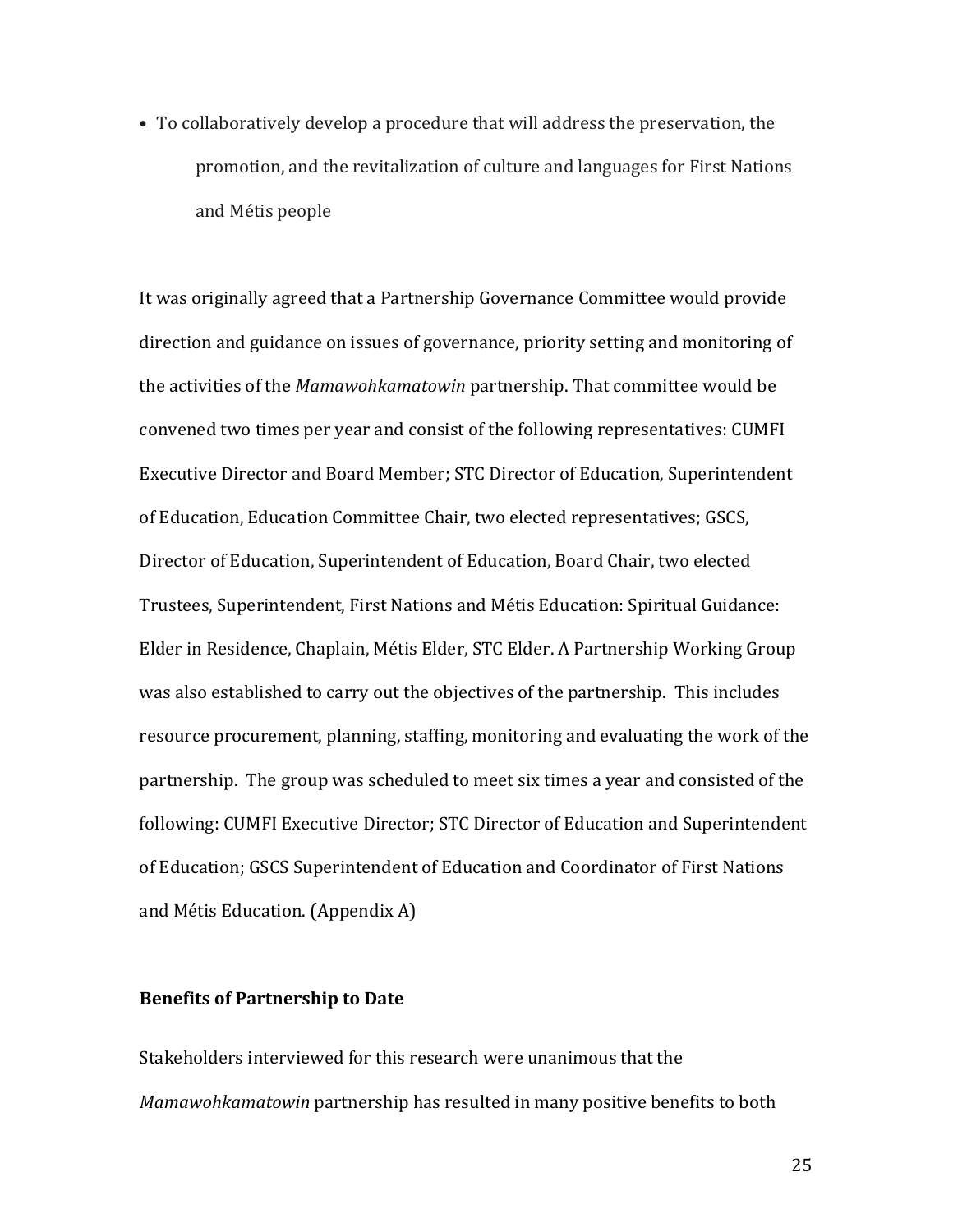parties and to First Nations children both in CSCS and STC schools. Regular meetings of staff at senior and middle levels through the Working group and Governance Group has significantly enhanced engagement and cooperation between STC and GSCS at all organizational levels. STC representatives generally felt that their organization is now respected by GSCS as "legitimately speaking for our own members and other First Nations students in Saskatoon and is seen by GSCS as capable of making significant contributions to improving outcomes for FNM students in CSCS classrooms" (STC Focus group). GSCS representatives agreed that a much more "cordial, respectful and authentic relationship with STC had been established through the auspices of the partnership and that a level of genuine trust was now established between our two organizations that bodes well for future collaboration" (GSCS Focus group).

At the planning level the *Mamawohkamatowin* partnership contributed to the development of a three year First Nations and Metis Education Plan in 2012 that promoted academic engagement and achievement for First Nations and Métis students through value streams, which included First Nations and Metis family and community engagement, First Nations and Metis student wellness and improved student learning outcomes for First Nations and Metis learners. That plan transitioned to align with the provincial Strategic Sector plan in 2014-15 which mandated the development of a FNM student achievement initiative (STC and GSCS Focus Groups).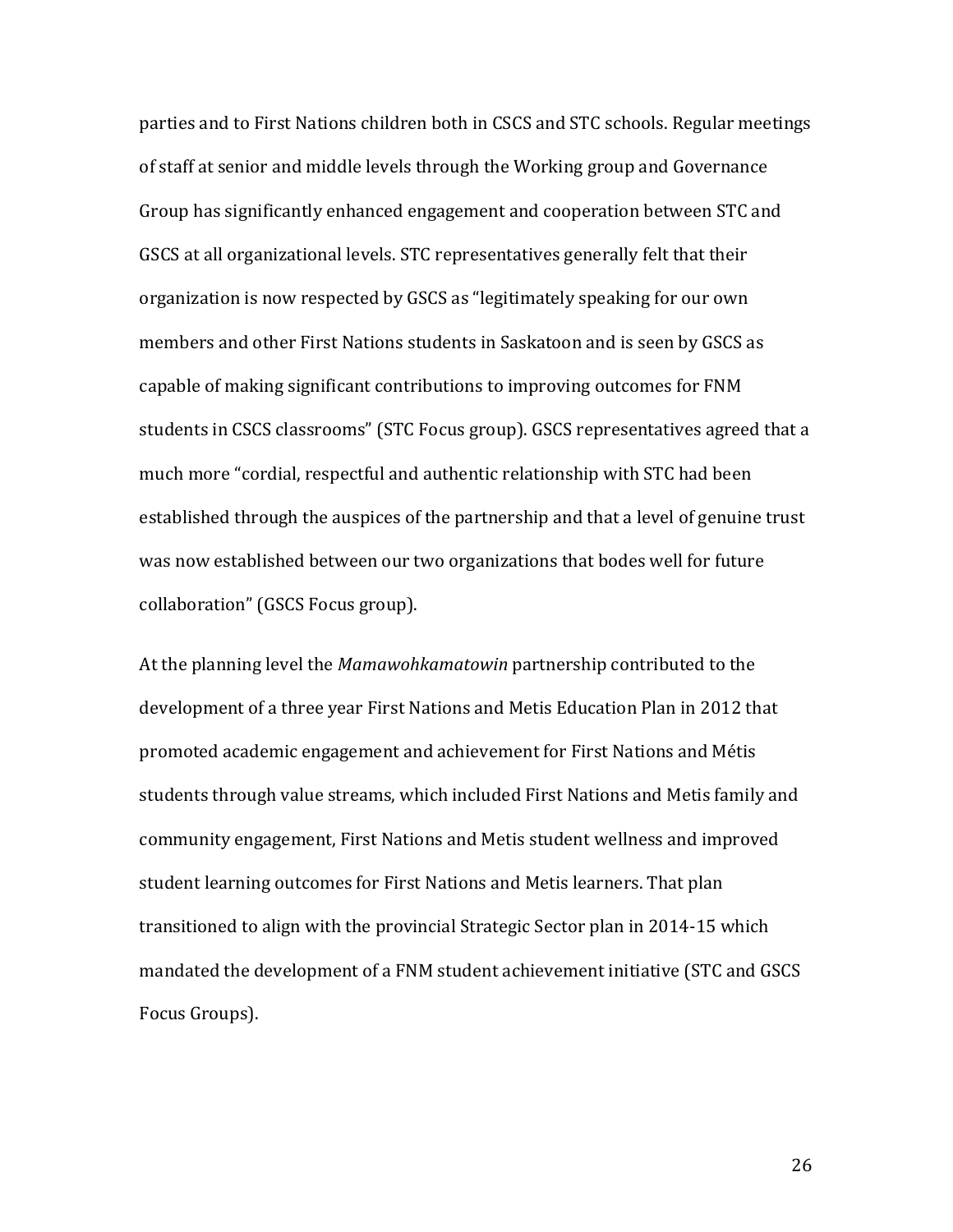A major concern of STC is the promotion of Indigenous languages and cultures and the infusion of Indigenous ways of knowing into K-12 curriculum for the benefit both of First Nations and non-First Nations students. A very significant accomplishment in this area was the establishment of a Cree Bilingual program at St. Frances School, one of the first of its kinds within the provincial system in an urban Saskatchewan context. The program began with a kindergarten class and 12 students and has now expanded to a Kindergarten to Grade 6 Cree bilingual school, with increasing enrollments yearly. In the words of an STC Elder: When I go to St Frances School and hear the teachers and the young ones speaking our language in the classrooms and hallways and playground, it makes my heart sing. It says to me that our language is respected and valued, not just as a means of communication but as a source of knowledge and wisdom. It says that the schools are now working to ensure that our language survives and our children are proud of their Native identity and that they will grow up strong in their traditions. It also says to me that the dark days of residential schools are over. This, to me, is what reconciliation is all about. (STC Focus Group)

In addition to supporting indigenous language instruction in a number of other GSCS schools, conversations within the *Mamawohkamatowin* partnership led to a commitment from STC and GSCS to co-host the Indigenous Languages Festival in partnership with the Saskatoon Public School Division. 2016 marked the fourth annual festival in Saskatoon, and about 400 students from both the Public and Catholic system and STC schools attended. Cornelia Laliberte, Coordinator of First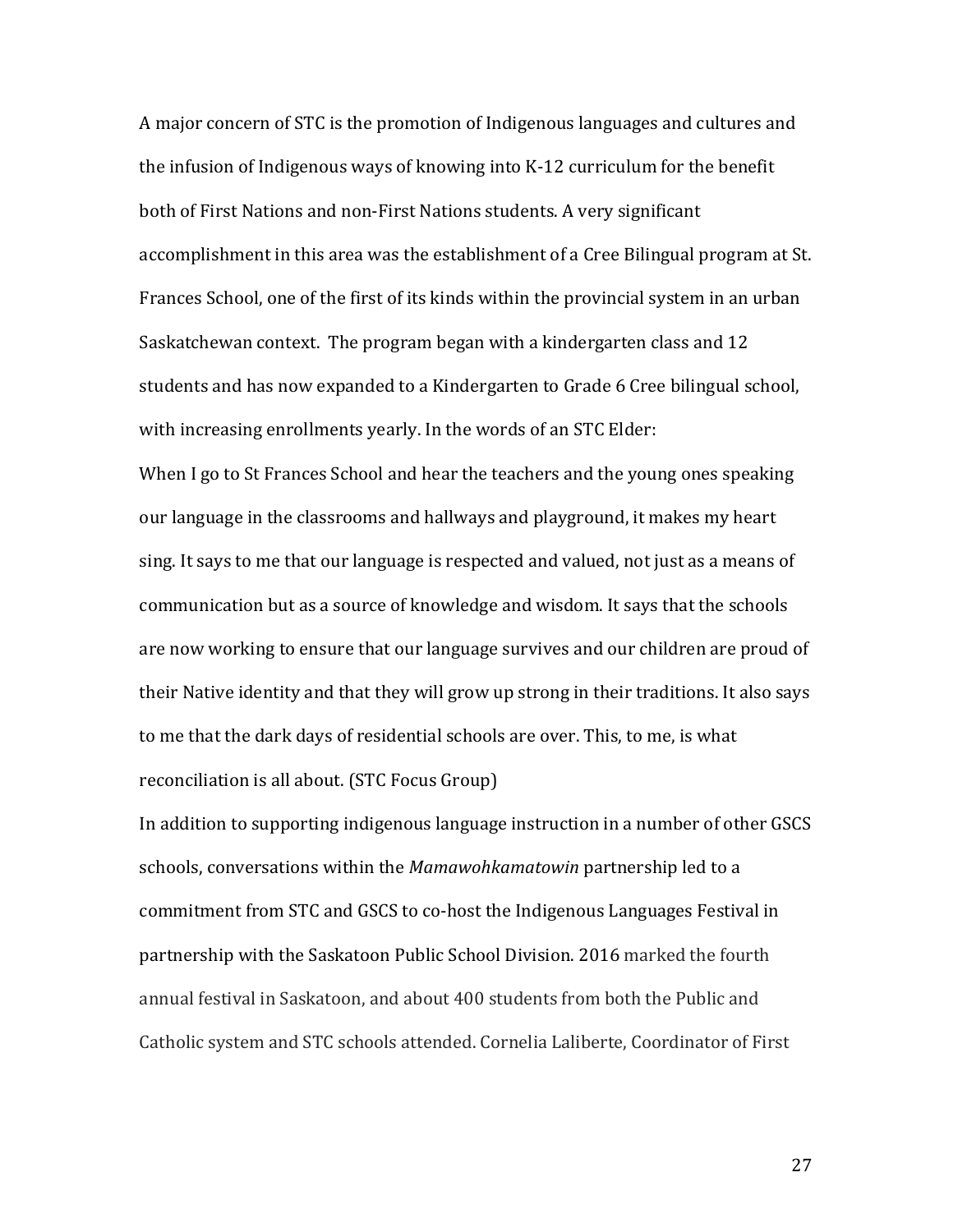Nations and Métis Education for GSCS and a member of the *Mamawohkamatowin* partnership Working Group, remarked to CBC:

"I know that the Indigenous language programs offered in both Public and Catholic school divisions started as a partnership with the Saskatoon Tribal Council, so it's a real honour for the three of our entities to get together to honour and celebrate the Indigenous languages that we offer in our schools."

The *Mamawohkamatowin* partnership also resulted in Greater Saskatoon Catholic Schools and Saskatoon Tribal Council schools working more closely together to share capacity. Beginning in 2012, Greater Saskatoon Catholic Schools Math and English Language Arts Consultants and Coordinators provided support to grades 4-6 teachers in STC schools at Muskeg Lake Cree Nation, One Arrow First Nation, Mistawasis First Nation and Kinistin First Nation. School to school partnerships were also established, linking Chief Mistawasis School and St. Mary's Community School around community engagement, Kinistin Education Centre and Oskayak High School around transitions and Muskoday Community School and St. Michael's Community School around assessment. A member of the STC Working Group expressed great appreciation for this collaboration:

You can have all kinds of MOU's and official agreements but when you see highly qualified professionals making the drive to your communities, putting in the time to share their expertise with our teachers and witnessing first hand both the positives and the unique challenges of on reserve education, you then believe that this is a real partnership and that your partners are genuinely committed to making things better for our students" (STC Focus Group).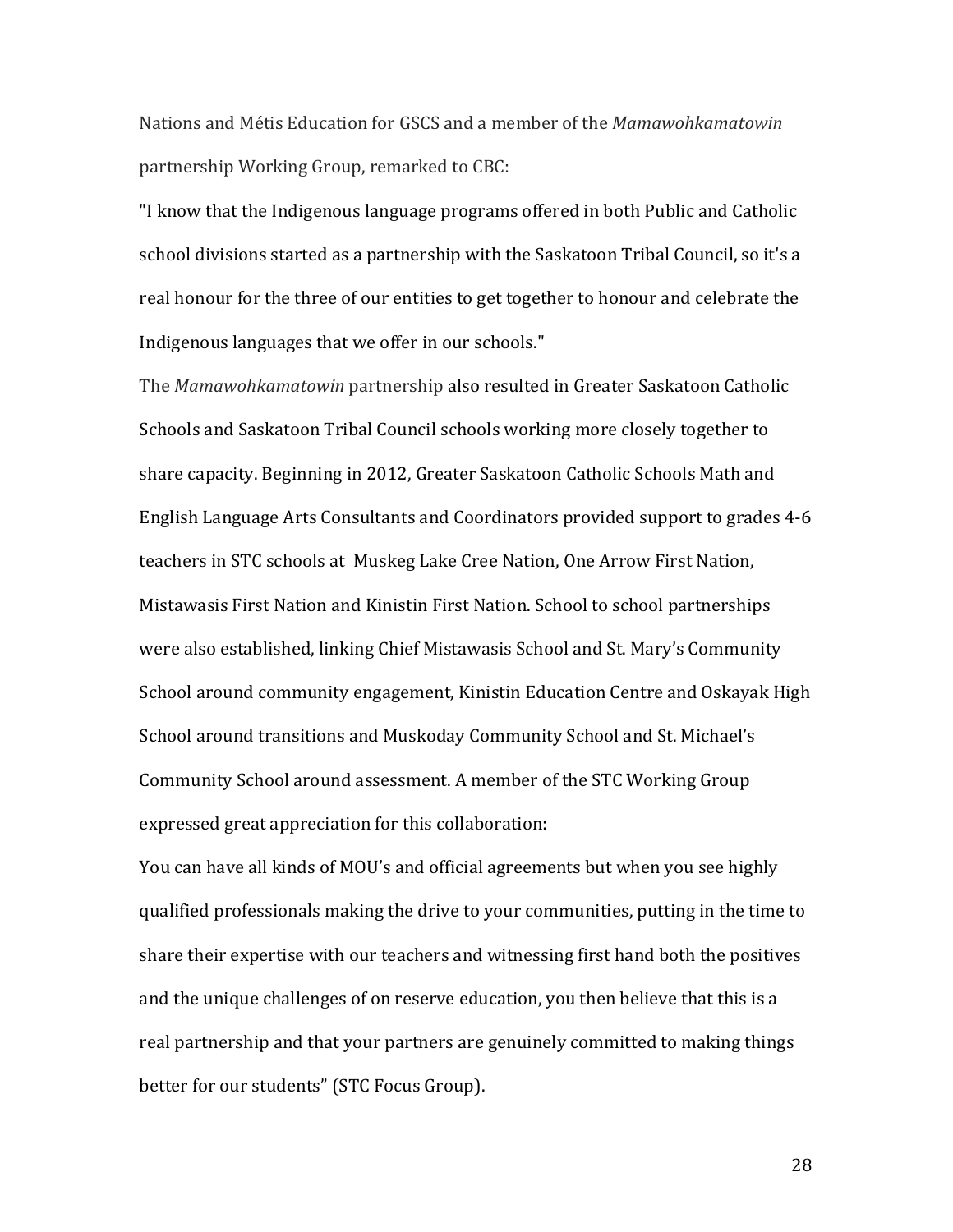Additional benefits of the partnership are significantly enhanced communication and data sharing between GSCS and STC; an agreement to share the use of facilities such as Sion School to develop STC capacity; and the hiring of a representative workforce coordinator to work at increasing representation of First Nations and Metis people within all levels of GSCS STC and GSCS Focus groups)

### **Co-Governance**

In the 2012/13 school year the *Mamawohkamatowin* Governance Group began to have conversations regarding co-governance. (STC Focus group) These discussions were informed by previous partnerships between Greater Saskatoon Catholic Schools and First Nations entities, including a long-standing partnership with Oskayak high school. For more than 30 years the school had been an associate school of Greater Saskatoon Catholic Schools operating within a tripartite agreement with the *Kitotiminawak* Council, the Ministry of Education and Greater Saskatoon Catholic Schools. From the perspective of STC the discussions were geared towards articulating a model of co-governance, ideally through a joint board, to "implement and operationalize First Nations jurisdiction over education within the city of Saskatoon". (STC Focus Group)

After initially exploring and rejecting a regional governance model, discussions within the Working Group and Governance Group turned to the possibility of transforming the *Mamawohkamatowin* partnership into the *Māmawohkamātowin* Educational Alliance through negotiation of the Mamawohkamatowin Enhanced Oversight and Participation Agreement (MEOPA) (STC Focus group). The purpose of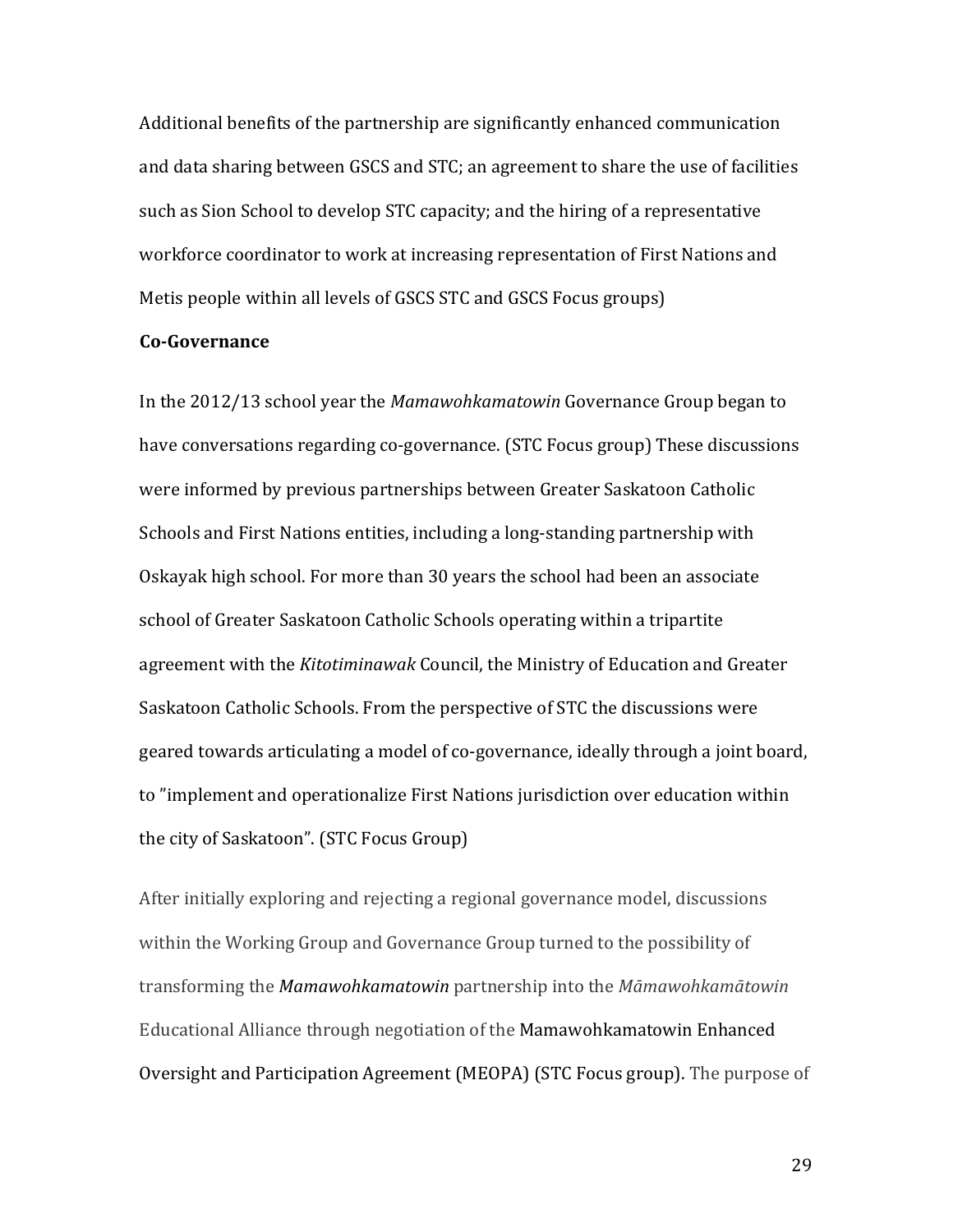this shift was to " deepen ties among partners, provide strategic supports for particular initiatives and set the stage for more fundamental integration of all partners in order to support First Nations and Métis students to achieve not only equity of opportunity, but outcome" (GSCS Focus Group). Recognizing that cogovernance is ill defined in the Saskatchewan education sector, the MEOPA was designed to articulate an aligned framework to detail roles, responsibilities, reciprocal accountabilities, contributive commitments and timelines. The draft agreement outlined the following developmental phases from an enhanced current state to an ideal future:

## **1. Enhanced Oversight and Participation:**

- The provision of strategic information (i.e., Aboriginal student data)
- Enhanced FNM community voice:
	- o FNM community consultations
	- o FNM leadership access to the GSCS Board
	- o FNM representatives on CSCC's
- FNME planning and program evaluation participation (A3 process)
- Defined roles and commitments
- Community advocate and dispute resolution process
- Standardized resource commitments

## **2. Project Specific Agreements:**

- Project specific collaboration St. Mary's, St. Frances, St. Michaels, Oskayak
- Participation on a project steering committees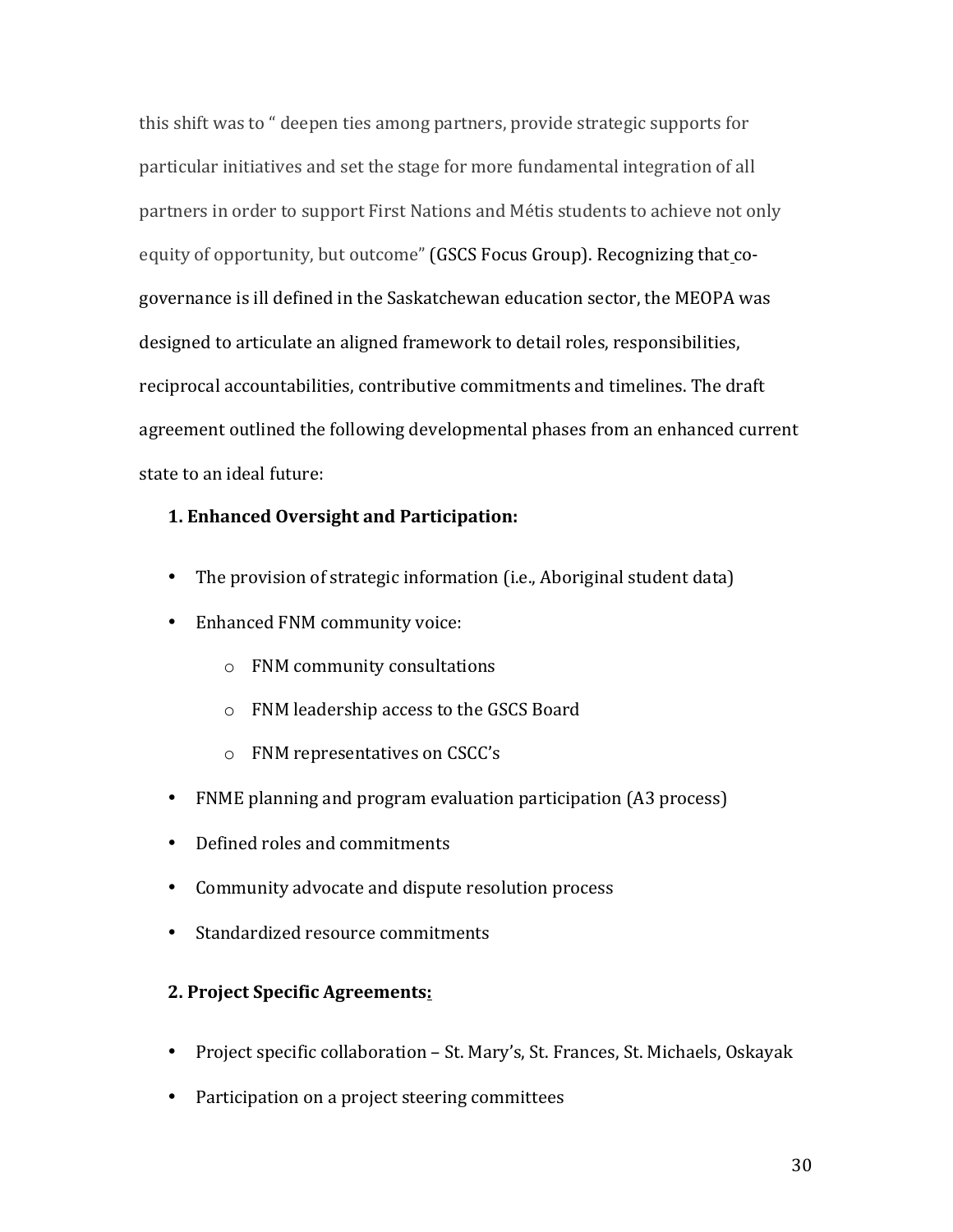• Participation in project planning/goal setting, project animation, staffing, resourcing, budgeting, evaluation

## **3. Joint Advisory Council:**

- Define membership (STC/CUMFI/GSCS/Elders/students/community)
- Define mandate (oversight for the Division FNME & FNM community voice and vision)
- Adjunct to the GSCS Board of Education

## **4. The Ideal Future:**

- Definition of the ideal future as it relates to co-governance among the *Mamawohkamatowin* partners will be held in abeyance until such time as the organizations have had an opportunity to grow together through the first three stages of the process. This last stage must be defined by the governing entities of the respective organizations. It is believed that a strategic approach to collaboration and cooperation will result in an ideal future that serve the needs of all organizations and, ultimately, contributes to improved outcomes for First Nations and Metis students.
- The ideal future may require organizational, policy, governance or legislative adaptations as required.

The *Mamawohkamatowin* Enhanced Oversight and Participation Agreement was also intended to bring clarity on the following priorities:

• A component to support the integration of language and culture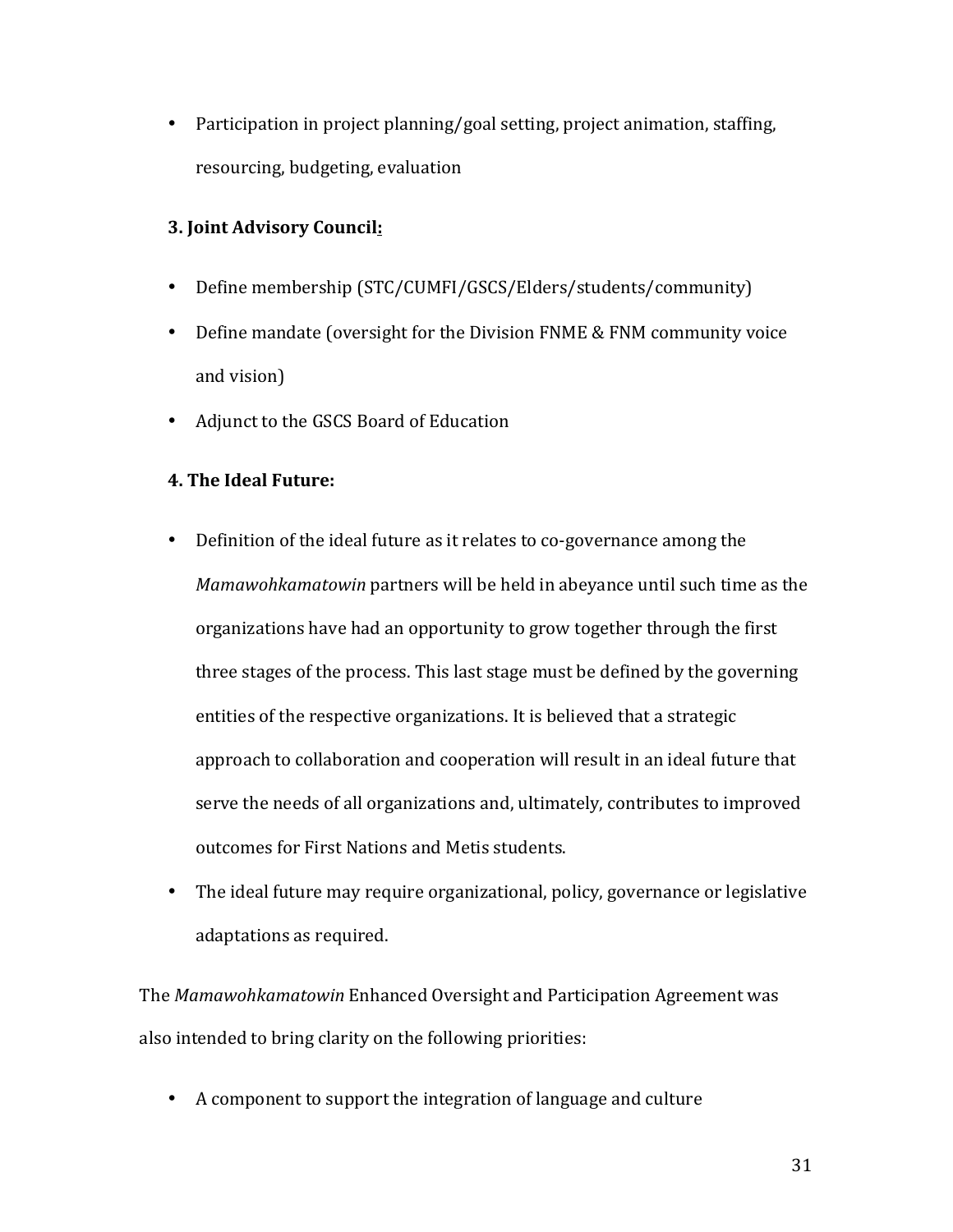- Information and data reporting and sharing
- Student learning program planning and evaluation
- Community participation and representation
- A FNM student graduation commitment: A journey to success
- *Mamawohkamatowin* staffing and staff roles
- A representative workforce model
- A FNM community advocate and alliances
- A dispute resolution process
- Project and initiatives resourcing
- A description of the rights of FNM students with GSCS
- Time lines for achievement

### **Current Status**

The *Mamawohkamatowin* partnership is currently in abeyance as the STC Tribal Chief decided to not proceed with the *Mamawohkamatowin* Enhanced Oversight and Participation Agreement in February 2016. Since the ultimate goal of our research is to support the efforts of both parties in creating culturally responsive innovations in educational governance and administration in Saskatoon, researchers decided to utilize a second focus group interview with representatives from STC and GSCS to identify respective concerns relating to the achievement of co-governance. It is hoped that the identification of these concerns will assist both parties to clarify their own position and to better understand the other's positions so that possibilities for re-engagement can be entertained on the basis of deeper insight.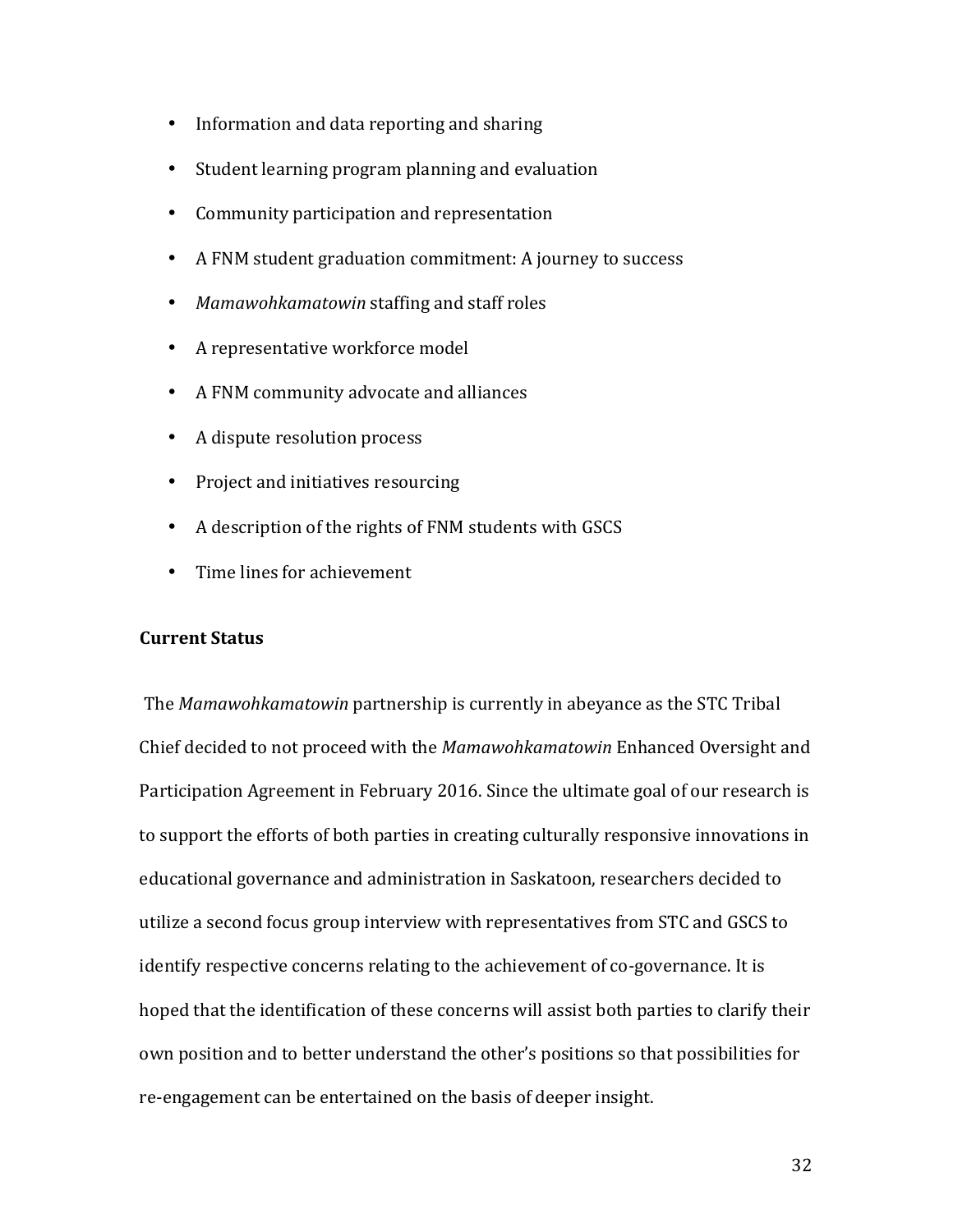Concerns expressed by GSCS representatives ranged from

constitutional/philosophical to practical. Beginning with an articulation of their division's constitutional right to provide education consistent with the Roman Catholic faith and values to students in Saskatoon, GSCS representatives remain unconvinced regarding the divisibility of their organization's jurisdiction. In particular, it is not clear to GSCS representatives how its constitutional mandate to govern a faith-based system can be shared with a secular non-profit organization like STC. A second concern expressed by STC was articulated in the form of a question: "What is wrong with current system?" GSCS representatives noted that their organization currently has a number of governance/management instruments available, including a Board of Education, School Community Councils, Parent Committees etc. From their perspective, these instruments, could be better utilized by First Nations people to exercise influence over the governance and management of schools. Their preference is to explore possibilities for greater engagement of First Nations people in existing mechanisms in advance of considering new or alternative governance mechanisms. GSCS representatives also expressed reservations regarding the current capacity of STC to actually exercise cogovernance and specifically to assume responsibility for the management and day to day operation of four schools within Saskatoon. Related to this were concerns about the potential risks students would be exposed to if sufficient capacity was not in place. (GSCS Focus Group)

Concerns expressed by STC revolved primarily around frustrations regarding the unwillingness of GSCS to accommodate what STC considers to be legitimate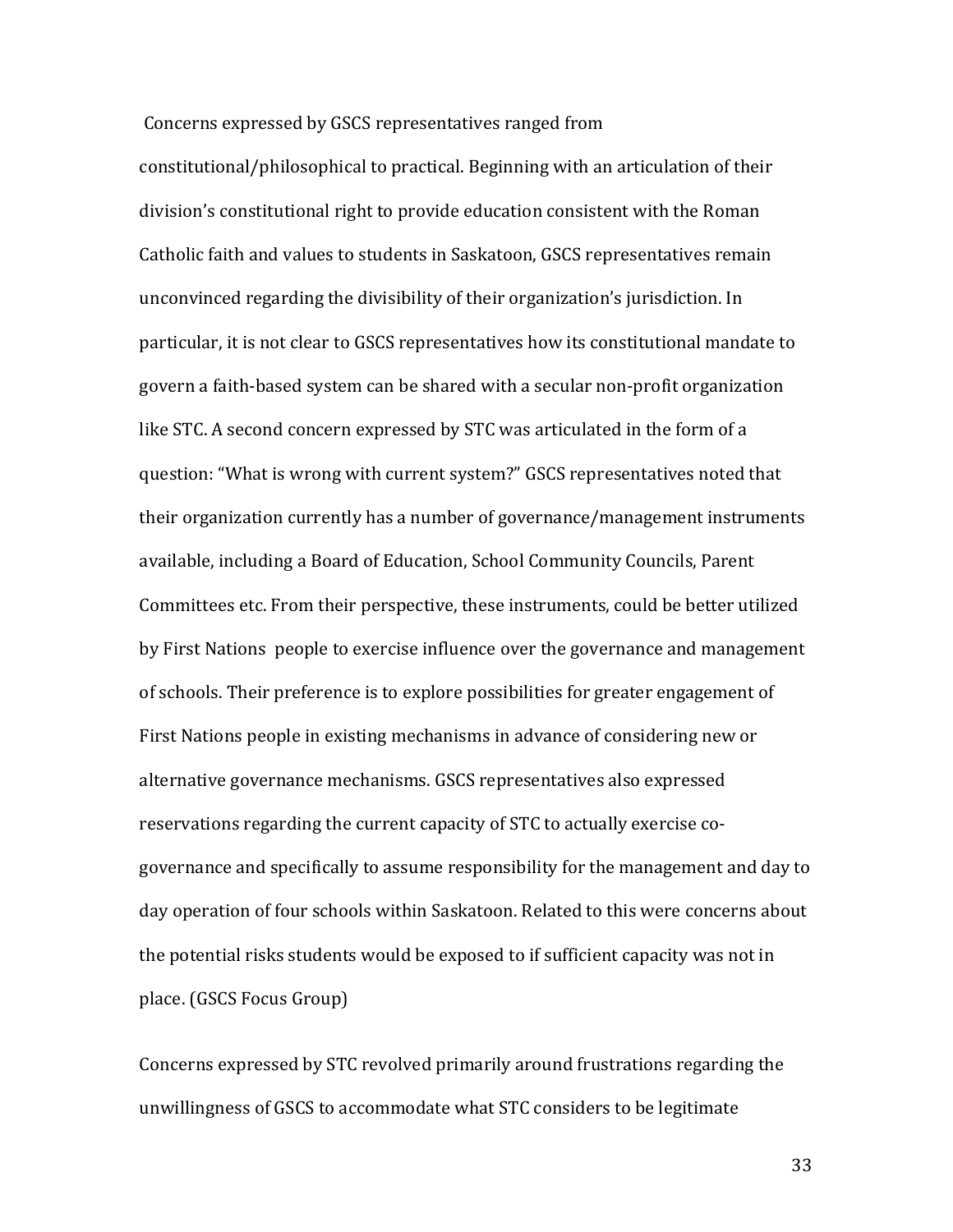aspirations. STC insists that control of education is integral to the inherent right of self-government and identify constitutional and political imperatives for greater Aboriginal participation in local school governance, both on and off reserve. (STC Focus group) From this perspective STC believes that its interests and those of Metis people are incongruent, rendering the Mamawohkamatowin partnership an inappropriate vehicle to realize STC's co-governance aspirations. While STC is advancing a position based on First Nations sovereignty it also believes its aspirations align with "the best interests of children" as evidenced by a large body of educational research. Based on this, STC believes that assuming responsibility for the management and operation of four schools currently within the GSCS system would significantly improve educational outcomes for the largely Aboriginal student population of those schools. Ultimately, STC believes that GSCS is unwilling to engage in meaningful discussions around co-governance on the basis of Aboriginal and treaty rights. In this respect STC representatives expressed the opinion that GSCS is falling short of its obligation to support the elaboration of self-government, decolonization and reconciliation mandated by federal and provincial policy, and recent initiatives such as the Truth and Reconciliation Commission.

#### **Moving Forward**

The purpose of this research was to explore the evolution of an educational partnership between a provincial school division and a First Nation Tribal Council. The ultimate goal of the research was to support the efforts of both parties to create culturally responsive innovations in educational governance and administration in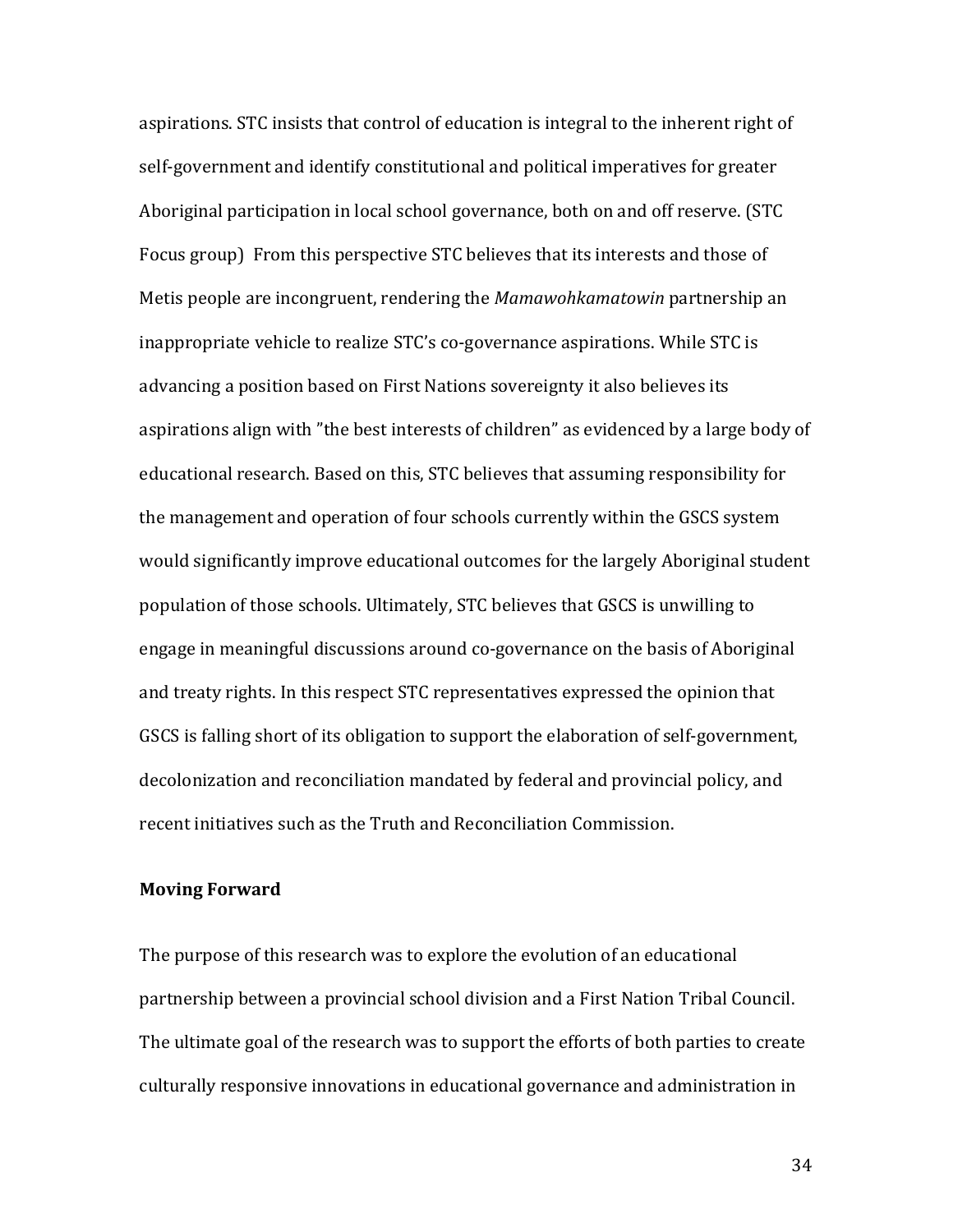Saskatoon. A significant body of academic research and public policy initiatives synthesized in the literature review identified the need for such systemic changes. Specifically research stresses the importance of shared governance to foster greater Aboriginal parental involvement in, and control over, their children's education as a means of ensuring that Aboriginal students benefit equitably from K-12 education. Those findings are also reiterated in Calls to Action articulated by the recent Truth and Reconciliation Commission (TRC, 2015).

An overview of policy contexts for Urban Aboriginal Peoples highlights the jurisdictional complexities of those spaces, but initiatives such as the Battlefords First Nations Joint Board of Education confirms the possibility of crafting innovative arrangements capable of meeting the governance and service provision needs of Aboriginal peoples in particular urban contexts.

Data collected for this research indicates that the *Mamawohkamatowin* partnership between STC and CSCS evolved over the past decade within a provincial policy context prioritizing collaboration between Aboriginal peoples and provincial schools as a means of achieving more equitable educational outcomes for Aboriginal students. Participants from STC and GSCS were unanimous in their evaluations of the multiple benefits of the partnership to date, both from organizational perspectives and in terms of improving educational experiences for First Nations students, and indeed all students, attending GSCS. However, the research also confirmed that, to date, the *Mamawohkamatowin* partnership has been unable to realize the aspirations of STC to achieve co-governance of education in partnership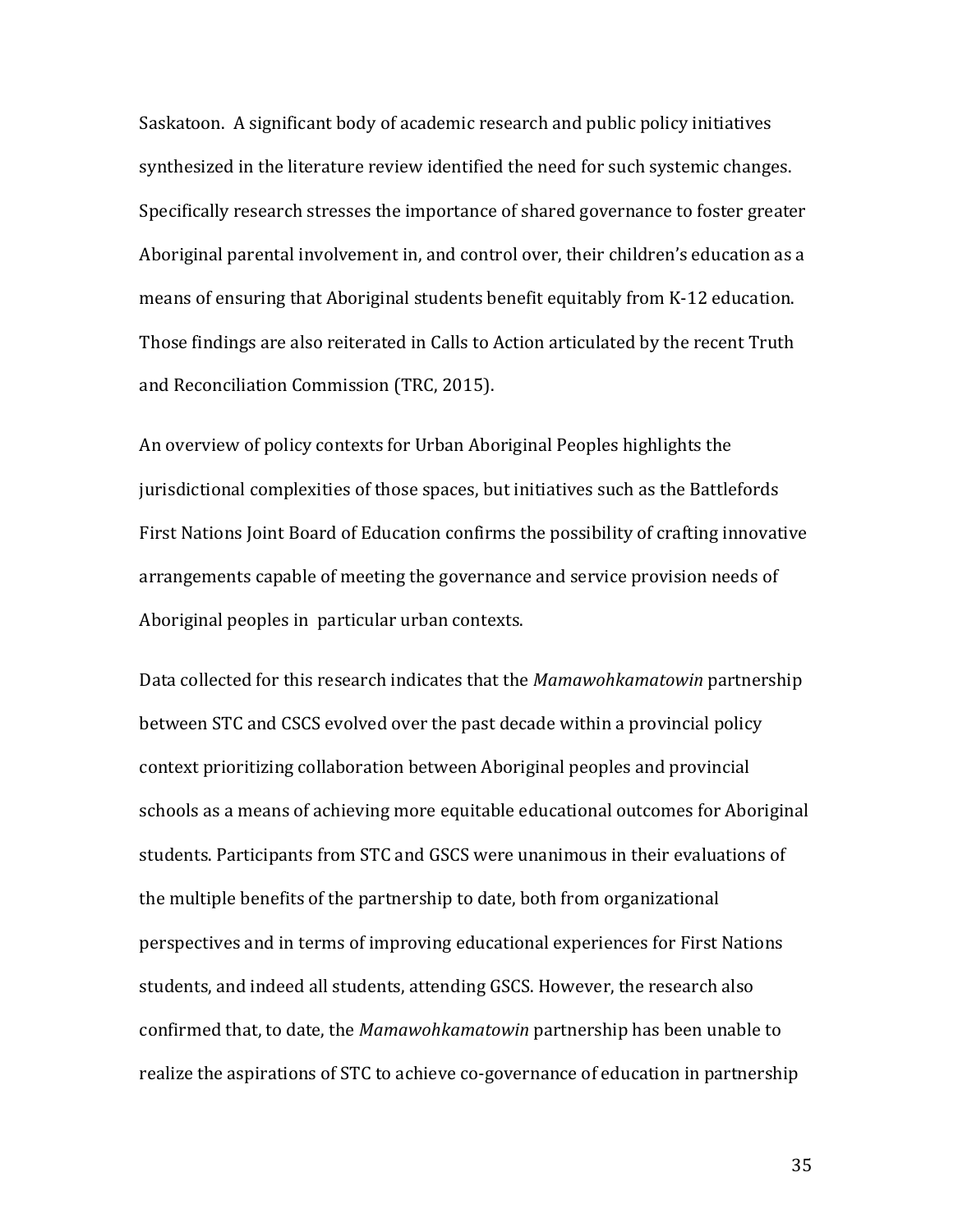with GSCS within Saskatoon. In delineating the concerns of both parties, clarifying motivations and calibrating expectations, it is the hope of the researchers that this study will facilitate the continuation of meaningful dialogue between STC and GSCS leading to governance arrangements which ultimately will enable First Nation "parents to fully participate in the education of their children" (TRC, 2015, 10 v).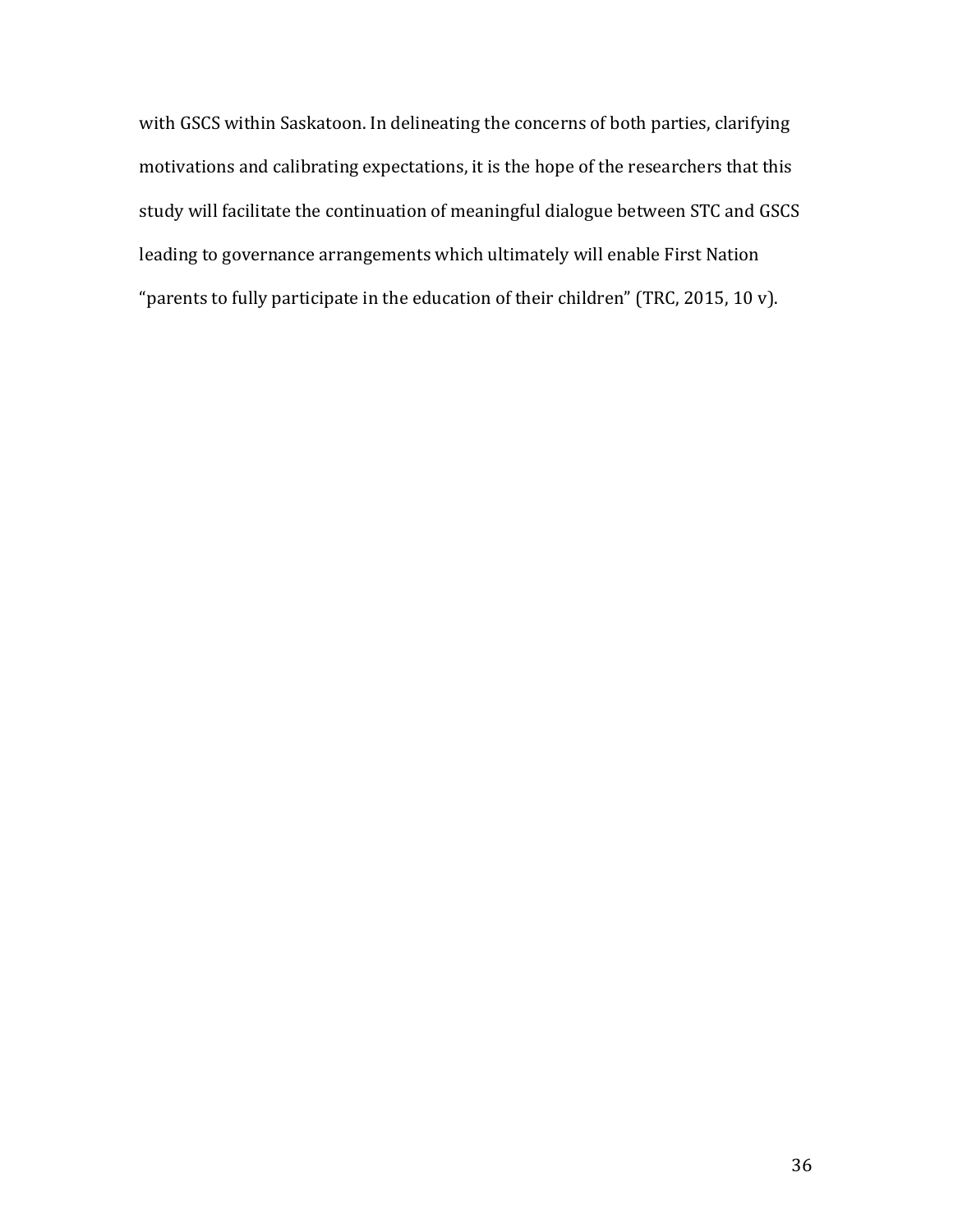#### **REFERENCES**

Barnes, Josefitz, & Cole, (2006). Residential schools: impact on Aboriginal students academic and cognitive development. *Canadian Journal of School Psychology*, 21 (1-2), 18-32.

Battiste, M. (2002). *Indigenous knowledge and pedagogy in First Nations education:* A *literature review with recommendations*. University of Saskatchewan, Saskatoon: Apamuwek Institute.

Bell, David et al. (2004). Sharing Our Success: Ten Case Studies in Aboriginal Schooling. SAEE, Kelowna, BC

Bouvier, R., & Karlenzig, B. (2006). Accountability and Aboriginal education: Dilemmas, promises and challenges. Our Schools, Our Selves, 15(3), 15-33.

Burns, G. (1998, May). *Discursive power and problems of Native inclusiveness in the public* education system: A study of mandated school councils. Paper presented at the xxvi Annual Conference of the Canadian Society for the Study of Education, Ottawa, ON. 

Cottrell, M., Preston, J., & Pearce, J. (2012). The intersection of modernity, globalization, indigeneity, and postcolonialism: Theorizing contemporary Saskatchewan schools. *Diaspora, Indigenous, and Minority Education, 6, 242–257.* 

Cottrell, M, Prytula, M., Hajnal, V., Pelletier, T., Greyeyes, V., & Henry, M. (2011). *Saskatchewan on-reserve adult basic education: Hope for the future.* Saskatchewan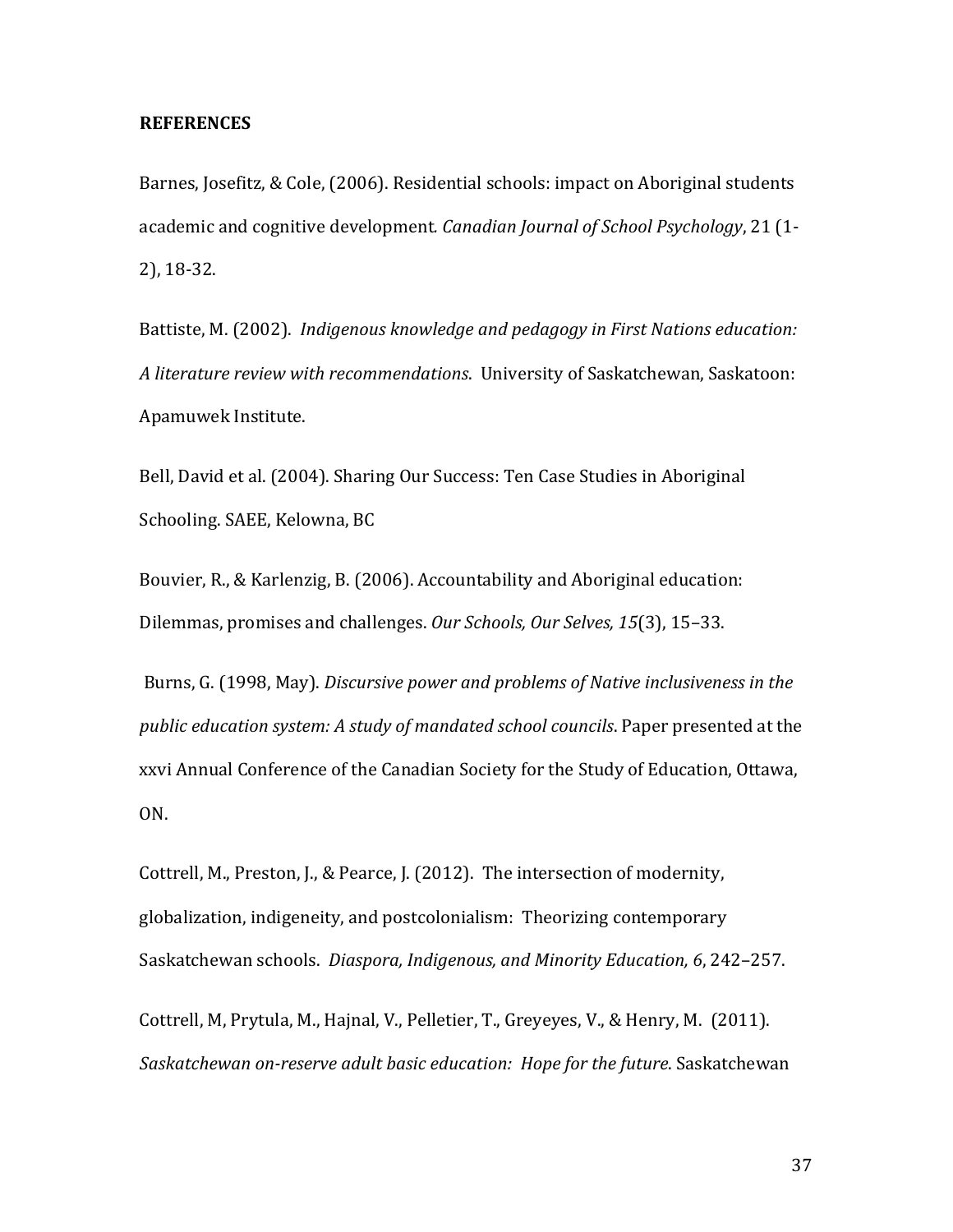Educational Leadership Unit, Department of Educational Administration, University of Saskatchewan, Saskatoon. Toronto, ON: Canadian Scholars Press.

Final Report of the Minister's National Working Group on Education (2002) Our *Children: Keepers of the Sacred Knowledge,* Ottawa, DIAND, 

Cowley, P. & Easton, S. (2004, February). Report card on Aboriginal education in *British Columbia 2004 edition*. Vancouver, BC: The Fraser Institute 

Gebhard A. (2013). Schools, Prisons and Aboriginal youth: Making Connections. *Journal of Educational Controversy, 7(1).* 14-31.

St. Germain, G. (2011). *Reforming First Nations education: From crisis to hope.* Standing Senate Committee on Aboriginal Peoples. Ottawa :ON.

Government of Saskatchewan, Saskatchewan Learning. (2003). *Building* partnerships: First Nations and Métis peoples and the provincial education system *policy framework for Saskatchewan's prekindergarten to grade 12 education system*. Regina, SK: Government of Saskatchewan.

Henderson, J. (2006). *First Nations jurisprudence and Aboriginal rights: Defining the* just society. Saskatoon, SK: Native Law Centre.

Henry, M., Cottrell, M., and Pelletier, T. Saskatoon Tribal Council co-governance community consultations. Saskatchewan Educational Leadership Unit, Department of Educational Administration, University of Saskatchewan, Saskatoon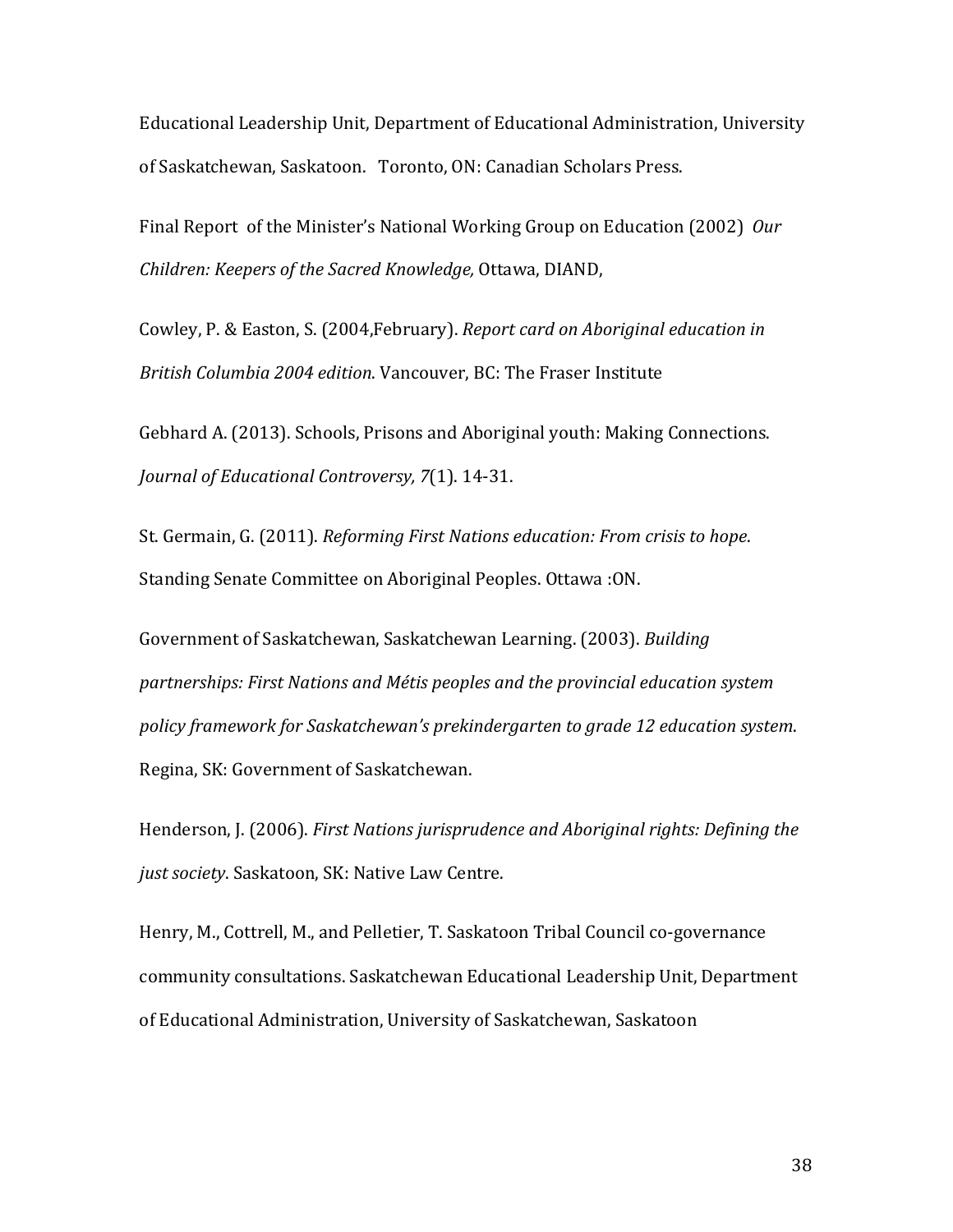Hawthorn, H. (1967). A survey of contemporary Indians of Canada, Volume II. Ottawa, Queen's Printer.

Kanu, Y. (2007). Increasing School Success Among Aboriginal Students: Culturally Responsive Curriculum or Macrostructural Variables Affecting Schooling?, *Diaspora*, Indigenousl, and Minority Education, 1, (1), 21-4

Kovach, M. (2009). *Indigenous methodologies: Characteristics, conversations, and* contexts. Toronto, ON: University of Toronto Press.

Kovacs, P. (2009). Synthesis report of the Aboriginal Knowledge Learning Centre's *literature reviews: Responsive educational systems*. University of Saskatchewan, Saskatoon, SK and First Nations and Higher Education Consortium, Calgary AB.

Lafond, H. (2006). *Building school climate through shared governance: Report on a* collaborative research study undertaken in two partnerships among First Nations and *provincial school boards within the Saskatoon Tribal Council region.* Saskatoon: Aboriginal Education and Research Network of Saskatchewan (AERN).

Lonechild, G. (2010). *Achieving Indian control of Indian education: The continuing journey*. FSIN presentation to Senate Standing Committee on Aboriginal Peoples.

McInerney, D. M. (1995). Achievement motivation and Indigenous minorities: Can research be psychometric? *Cross Cultural Research, 29*(3), 211-239.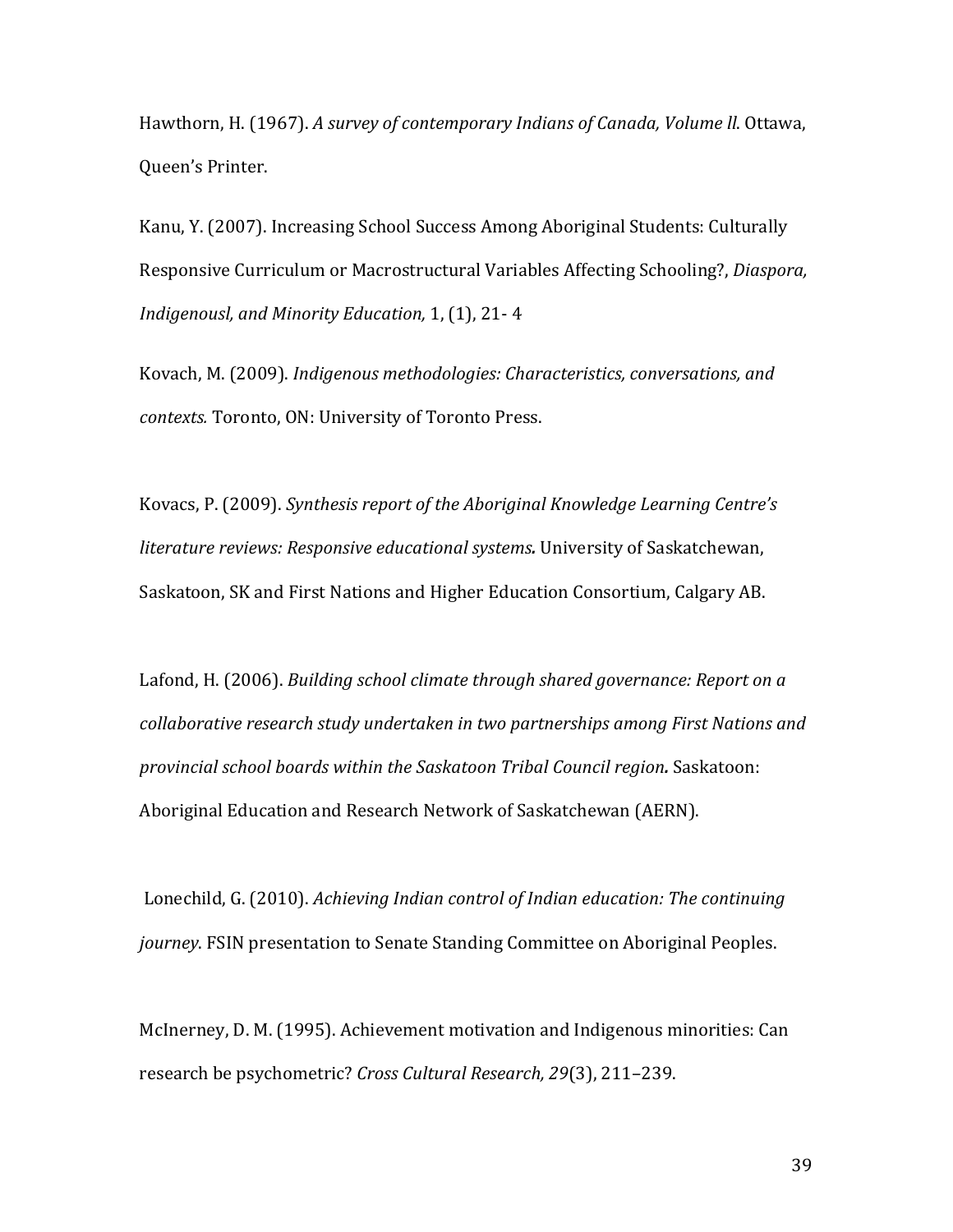Martell, G. (2008) Why Saving a Seat is not Enough: Aboriginal Rights and School Community Councils in Saskatchewan. *First Nations Perspectives* 1, 1: 19-40

Merasty, G, Bouvier, R., & Hoium, D. (2013) Voice, Vision and Leadership: A Place for All. Final Report of the Joint Task Force on Improving Education and Employment Outcomes for First Nations and Métis People Regina, SK: Government of Saskatchewan. 

Morse, B (2010)Developing Legal Frameworks for Urban Aboriginal Governance University of Ottawa 

Pelletier, T, Cottrell M, Hardie, R. (2013) Improving educational and employment outcomes for Aboriginal peoples in Saskatchewan: A report for the Joint Taskforce. Saskatchewan Educational Leadership Unit, Department of Educational Administration, University of Saskatchewan, Saskatoon.

Preston, J & Claypool, T (2013) Motivators of Educational Success: Perceptions of Grade 12 Aboriginal Students *Canadian Journal of Education* 36:4 . 257-279

Raham, H. (2010) Closing the gap for Aboriginal learners living off reserve: Key policy issues. Aboriginal Education Colloquiem, Saskatoon, SK: SELU.

Royal Commission on Aboriginal Peoples. (1996). *Final report (Vols. 1-5)*. Ottawa, ON: Minister of Supplies and Services Canada.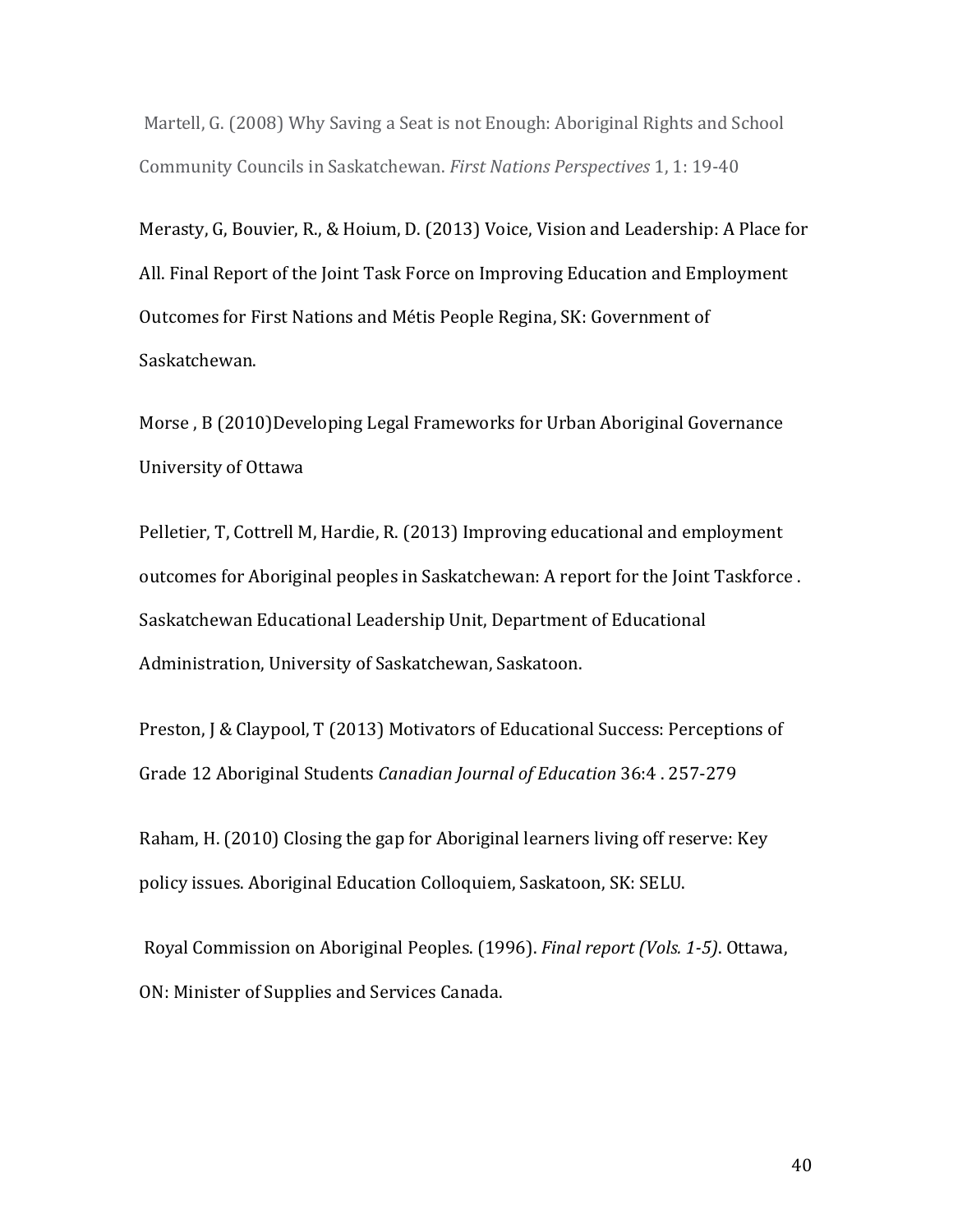Saskatoon Tribal Council (2010) Memorandum of Understanding on Educational Co-Governance between the Saskatoon Tribal Council, Government of Canada and Government of Saskatchewan.

Saskatchewan Learning. (2003). *Building partnerships: First Nations and Métis peoples and the provincial education system policy framework for Saskatchewan's prekindergarten to grade 12 education system.* Regina, SK: Government of Saskatchewan. 

Saskatchewan School Boards Association (2007) First Nations and Metis Education: An Advisory for School Boards. Regina, SK: SSB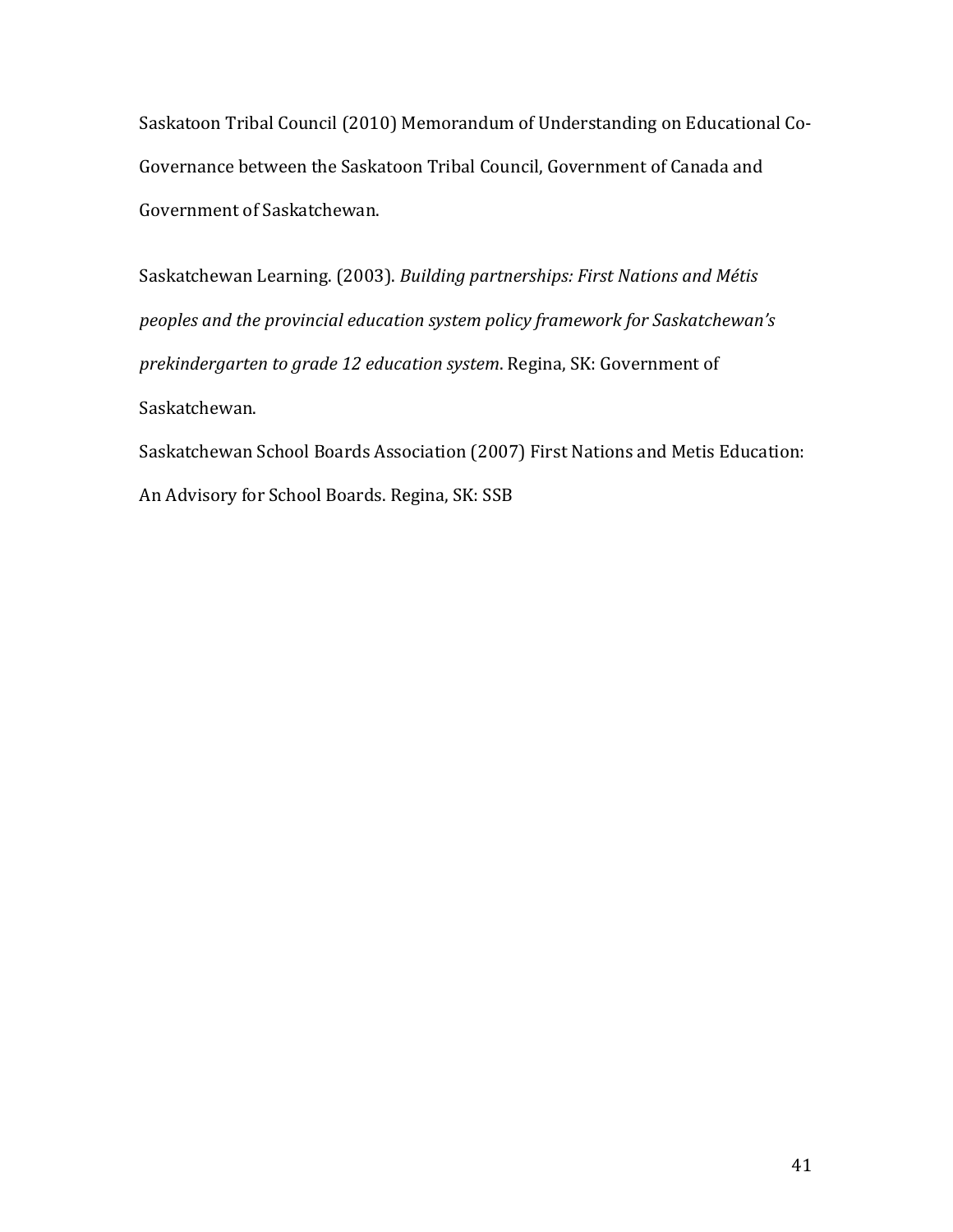#### APPENDIX A

Memorandum of Understanding Between The Saskatoon Tribal Council and Greater Saskatoon Catholic Schools.

On this fourth day of February, 2010, in Saskatoon, the Saskatoon Tribal Council and Greater Saskatoon Catholic Schools agree in principle to collaboratively develop an Education Partnership. This partnership will be a collaborative design, whereby First Nations, Métis, and Inuit education will be promoted, strengthened, and facilitated through the development and implementation of enhanced services, programs, and curricula. The partnership will extend beyond the boundaries of the Saskatoon city limits and will embrace the Saskatoon Tribal Council and its member First Nations: Kinistin Saulteaux First Nation, Mistawasis First Nation, Muskeg Lake Cree Nation, Muskoday First Nation, One Arrow First Nation, Whitecap Dakota First Nation, and Yellow Quill First Nation.

The Saskatoon Tribal Council and Greater Saskatoon Catholic Schools agree to the following: 

To recognize, support and ensure Treaty knowledge is honored within the educational system to support healthy relations among all students

To create an equitable governance council, to ensure that decision making is a shared process and representative of all stakeholders

To recognize and celebrate common interests and uniqueness including the role of spirituality within the respective communities.

To enhance and to design an array of suitable educational supports, programs and services for First Nations, Métis and Inuit education from Pre-Kindergarten to